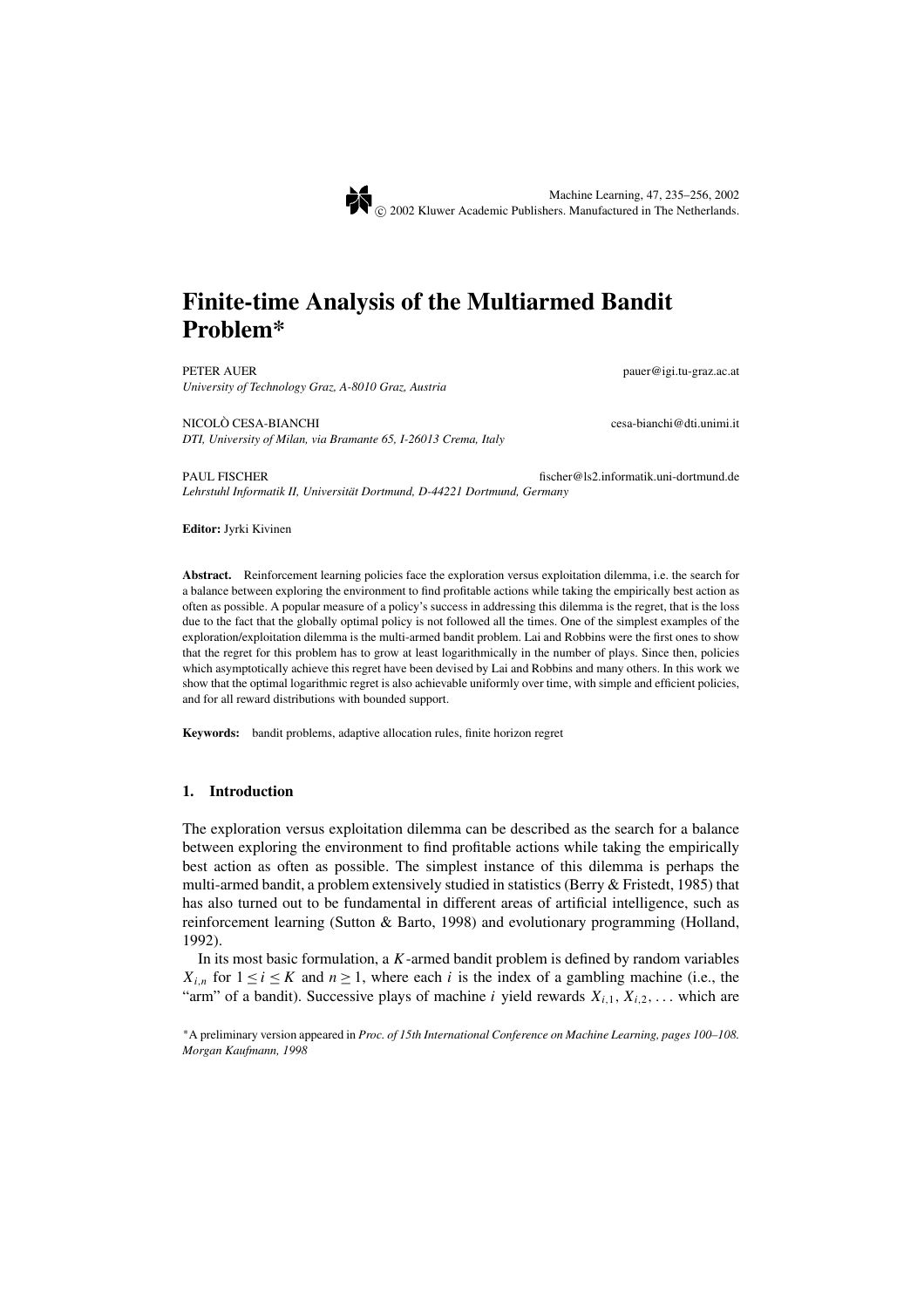independent and identically distributed according to an unknown law with unknown expectation  $\mu_i$ . Independence also holds for rewards across machines; i.e.,  $X_{i,s}$  and  $X_{i,t}$  are independent (and usually not identically distributed) for each  $1 \le i \le j \le K$  and each  $s, t > 1$ .

A *policy*, or *allocation strategy*, *A* is an algorithm that chooses the next machine to play based on the sequence of past plays and obtained rewards. Let  $T_i(n)$  be the number of times machine *i* has been played by *A* during the first *n* plays. Then the *regret* of *A* after *n* plays is defined by

$$
\mu^* n - \mu_j \sum_{j=1}^K \mathbb{E}[T_j(n)] \quad \text{where} \quad \mu^* \stackrel{\text{def}}{=} \max_{1 \le i \le K} \mu_i
$$

and  $E[\cdot]$  denotes expectation. Thus the regret is the expected loss due to the fact that the policy does not always play the best machine.

In their classical paper, Lai and Robbins (1985) found, for specific families of reward distributions (indexed by a single real parameter), policies satisfying

$$
I\!E[T_j(n)] \leq \left(\frac{1}{D(p_j||p^*)} + o(1)\right) \ln n \tag{1}
$$

where  $o(1) \rightarrow 0$  as  $n \rightarrow \infty$  and

$$
D(p_j \| p^*) \stackrel{\text{def}}{=} \int p_j \ln \frac{p_j}{p^*}
$$

is the Kullback-Leibler divergence between the reward density  $p_j$  of any suboptimal machine *j* and the reward density  $p^*$  of the machine with highest reward expectation  $\mu^*$ . Hence, under these policies the optimal machine is played exponentially more often than any other machine, at least asymptotically. Lai and Robbins also proved that this regret is the best possible. Namely, for any allocation strategy and for any suboptimal machine *j*,  $I\!\!E[T_i(n)] \geq (\ln n)/D(p_i||p^*)$  asymptotically, provided that the reward distributions satisfy some mild assumptions.

These policies work by associating a quantity called *upper confidence index* to each machine. The computation of this index is generally hard. In fact, it relies on the entire sequence of rewards obtained so far from a given machine. Once the index for each machine is computed, the policy uses it as an estimate for the corresponding reward expectation, picking for the next play the machine with the current highest index. More recently, Agrawal (1995) introduced a family of policies where the index can be expressed as simple function of the total reward obtained so far from the machine. These policies are thus much easier to compute than Lai and Robbins', yet their regret retains the optimal logarithmic behavior (though with a larger leading constant in some cases).<sup>1</sup>

In this paper we strengthen previous results by showing policies that achieve logarithmic regret uniformly over time, rather than only asymptotically. Our policies are also simple to implement and computationally efficient. In Theorem 1 we show that a simple variant of Agrawal's index-based policy has finite-time regret logarithmically bounded for arbitrary sets of reward distributions with bounded support (a regret with better constants is proven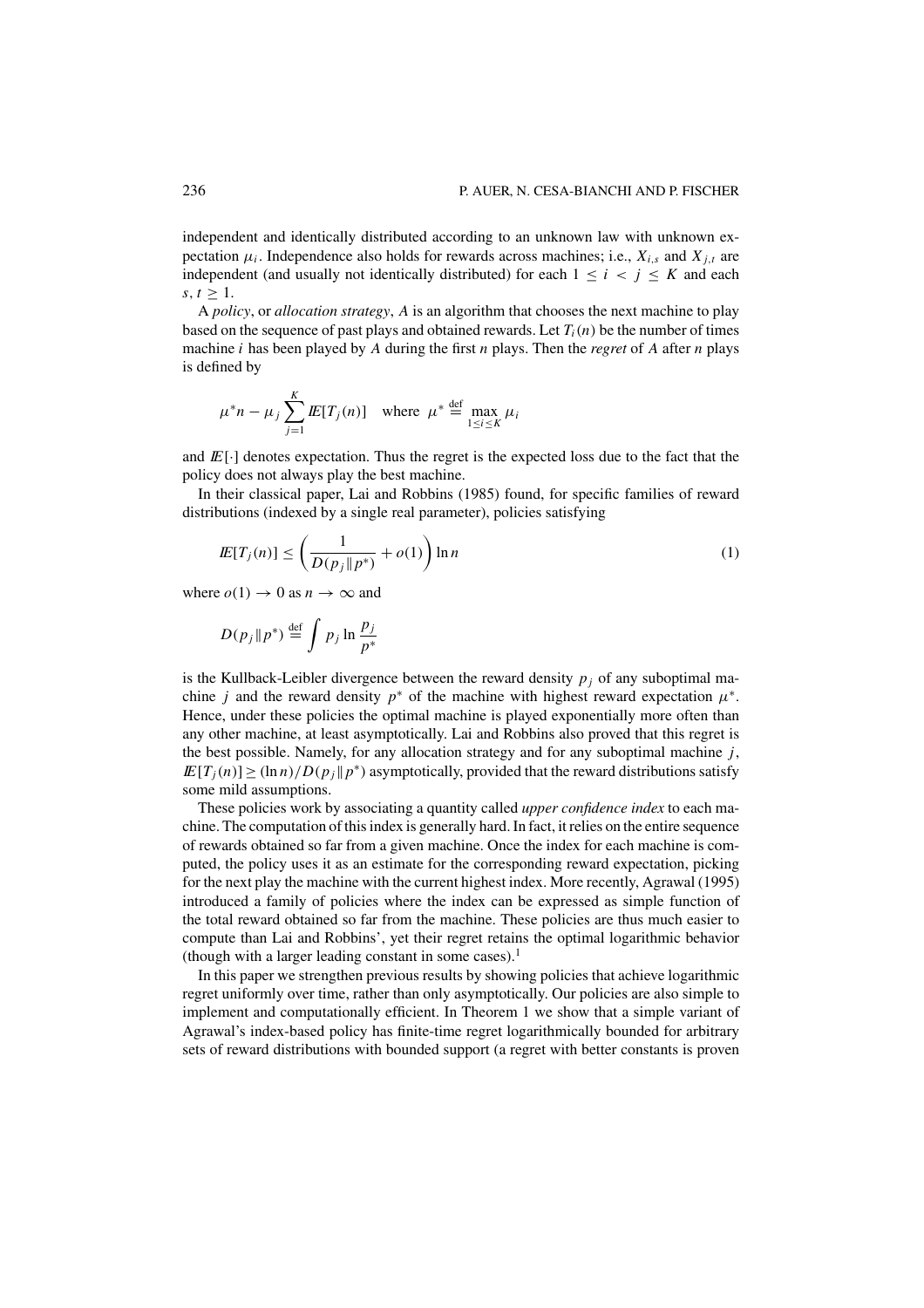in Theorem 2 for a more complicated version of this policy). A similar result is shown in Theorem 3 for a variant of the well-known randomized  $\varepsilon$ -greedy heuristic. Finally, in Theorem 4 we show another index-based policy with logarithmically bounded finite-time regret for the natural case when the reward distributions are normally distributed with unknown means and variances.

Throughout the paper, and whenever the distributions of rewards for each machine are understood from the context, we define

$$
\Delta_i \stackrel{\text{def}}{=} \mu^* - \mu_i
$$

where, we recall,  $\mu_i$  is the reward expectation for machine *i* and  $\mu^*$  is any maximal element in the set  $\{\mu_1, \ldots, \mu_K\}$ .

### **2. Main results**

Our first result shows that there exists an allocation strategy, UCB1, achieving logarithmic regret uniformly over *n* and without any preliminary knowledge about the reward distributions (apart from the fact that their support is in [0, 1]). The policy UCB1 (sketched in figure 1) is derived from the index-based policy of Agrawal (1995). The index of this policy is the sum of two terms. The first term is simply the current average reward. The second term is related to the size (according to Chernoff-Hoeffding bounds, see Fact 1) of the one-sided confidence interval for the average reward within which the true expected reward falls with overwhelming probability.

**Theorem 1.** *For all K* > 1, *if policy* UCB1 *is run on K machines having arbitrary reward distributions*  $P_1, \ldots, P_K$  *with support in* [0, 1], *then its expected regret after any number n of plays is at most*

$$
\left[8\sum_{i:\mu_i<\mu^*}\left(\frac{\ln n}{\Delta_i}\right)\right]+\left(1+\frac{\pi^2}{3}\right)\left(\sum_{j=1}^K\Delta_j\right)
$$

*where*  $\mu_1, \ldots, \mu_K$  *are the expected values of*  $P_1, \ldots, P_K$ *.* 

Deterministic policy: UCB1. Initialization: Play each machine once. Loop: - Play machine  $j$  that maximizes  $\bar{x}_j + \sqrt{\frac{2\ln n}{n_j}}$ , where  $\bar{x}_j$  is the average reward obtained from machine j,  $n_j$  is the number of times machine  $j$  has been played so far, and  $n$  is the overall  $\quad$  number of plays done so far.

*Figure 1.* Sketch of the deterministic policy UCB1 (see Theorem 1).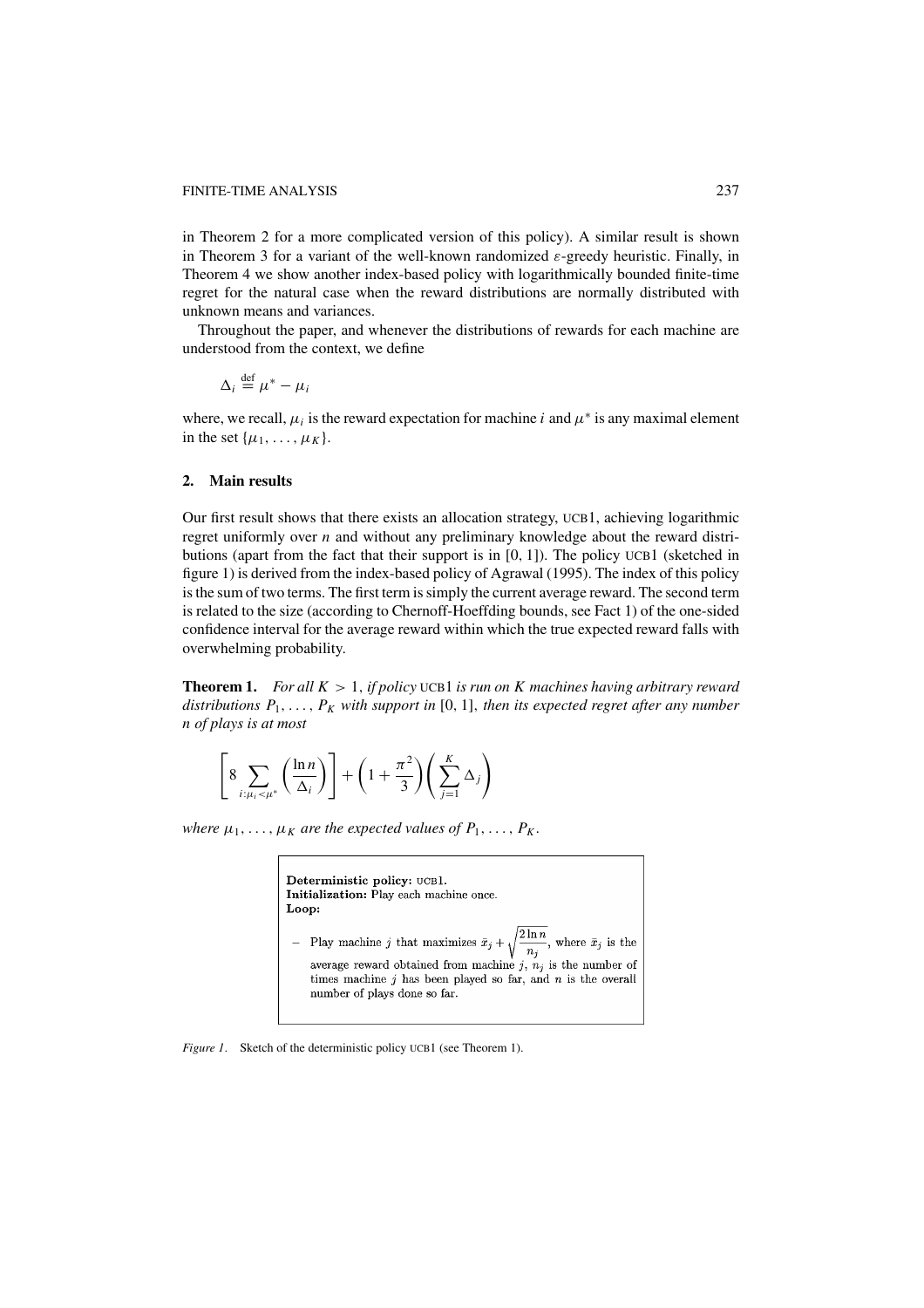```
Deterministic policy: UCB2.
Parameters: 0 < \alpha < 1.
Initialization: Set r_j = 0 for j = 1, ..., K. Play each machine once.
Loop:
 1. Select machine j maximizing \bar{x}_j + a_{n,r_j}, where \bar{x}_j is the average
    reward obtained from machine j_1, a_{n,r_j} is defined in (3), and n is<br>the overall number of plays done so far.
 2. Play machine j exactly \tau(r_j + 1) - \tau(r_j) times.
 3. Set r_j \leftarrow r_j + 1.
```
*Figure 2.* Sketch of the deterministic policy UCB2 (see Theorem 2).

To prove Theorem 1 we show that, for any suboptimal machine *j*,

$$
I\!E[T_j(n)] \le \frac{8}{\Delta_j^2} \ln n \tag{2}
$$

plus a small constant. The leading constant  $8/\Delta_i^2$  is worse than the corresponding constant  $1/D(p_j \parallel p^*)$  in Lai and Robbins' result (1). In fact, one can show that  $D(p_j \parallel p^*) \ge 2\Delta_j^2$ where the constant 2 is the best possible.

Using a slightly more complicated policy, which we call UCB2 (see figure 2), we can bring the main constant of (2) arbitrarily close to  $1/(2\Delta_j^2)$ . The policy UCB2 works as follows.

The plays are divided in epochs. In each new epoch a machine *i* is picked and then played  $\tau(r_i + 1) - \tau(r_i)$  times, where  $\tau$  is an exponential function and  $r_i$  is the number of epochs played by that machine so far. The machine picked in each new epoch is the one maximizing  $\bar{x}_i + a_{n,r_i}$ , where *n* is the current number of plays,  $\bar{x}_i$  is the current average reward for machine *i*, and

$$
a_{n,r} = \sqrt{\frac{(1+\alpha)\ln(en/\tau(r))}{2\tau(r)}}
$$
\n(3)

where

$$
\tau(r) = \lceil (1 + \alpha)^r \rceil.
$$

In the next result we state a bound on the regret of UCB2. The constant  $c_{\alpha}$ , here left unspecified, is defined in (18) in the appendix, where the theorem is also proven.

**Theorem 2.** *For all K* > 1, *if policy* UCB2 *is run with input*  $0 < \alpha < 1$  *on K machines having arbitrary reward distributions*  $P_1, \ldots, P_K$  *with support in* [0, 1], *then its expected regret after any number*

$$
n \ge \max_{i:\mu_i < \mu^*} \frac{1}{2\Delta_i^2}
$$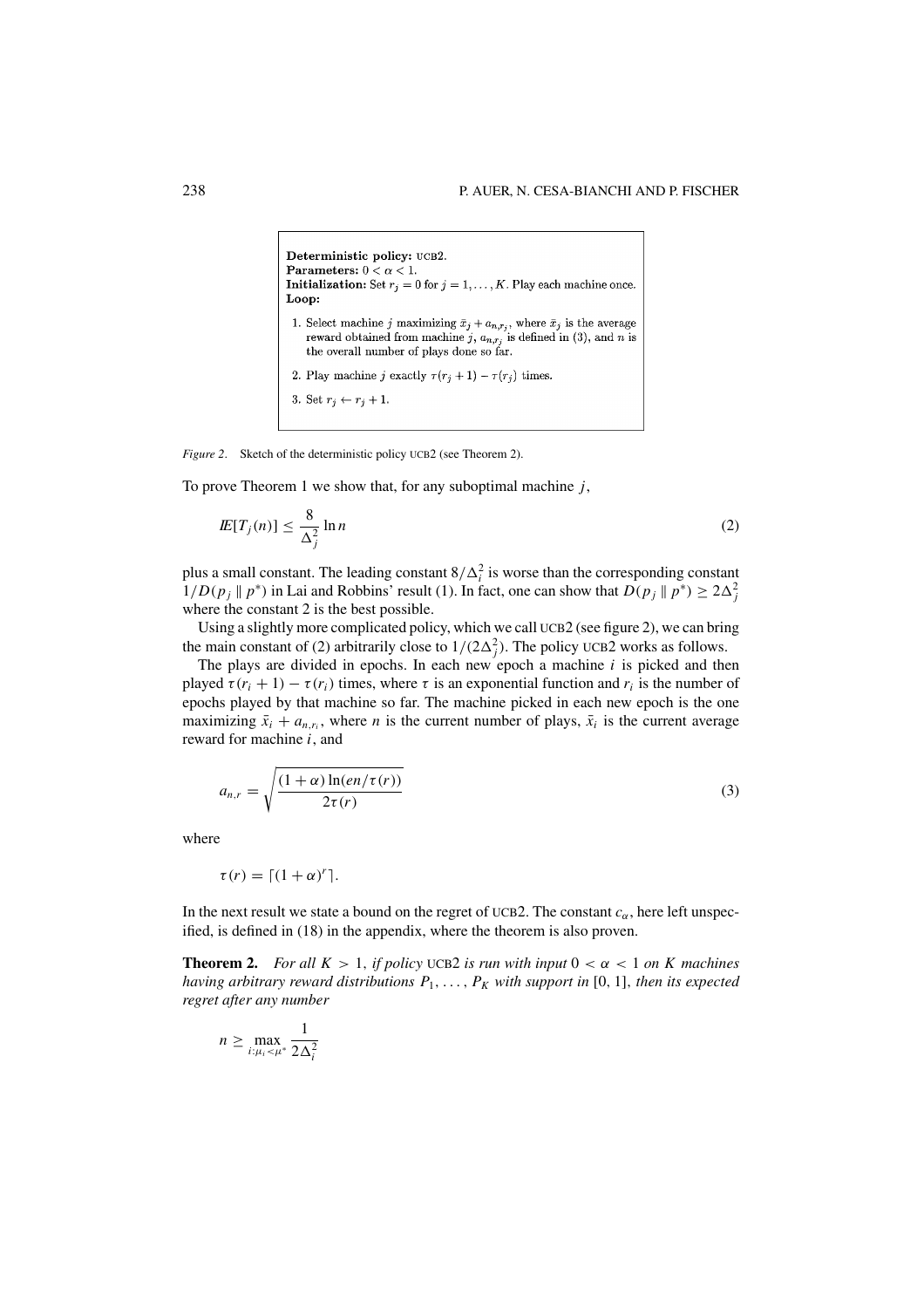#### FINITE-TIME ANALYSIS 239

*of plays is at most*

$$
\sum_{i:\,\mu_i < \mu^*} \left( \frac{(1+\alpha)(1+4\alpha)\ln\left(2e\Delta_i^2 n\right)}{2\Delta_i} + \frac{c_\alpha}{\Delta_i} \right) \tag{4}
$$

*where*  $\mu_1, \ldots, \mu_K$  *are the expected values of*  $P_1, \ldots, P_K$ *.* 

*Remark*. By choosing  $\alpha$  small, the constant of the leading term in the sum (4) gets arbitrarily close to  $1/(2\Delta_i^2)$ ; however,  $c_\alpha \to \infty$  as  $\alpha \to 0$ . The two terms in the sum can be traded-off by letting  $\alpha = \alpha_n$  be slowly decreasing with the number *n* of plays.

A simple and well-known policy for the bandit problem is the so-called  $\varepsilon$ -greedy rule (see Sutton, & Barto, 1998). This policy prescribes to play with probability  $1-\varepsilon$  the machine with the highest average reward, and with probability  $\varepsilon$  a randomly chosen machine. Clearly, the constant exploration probability  $\varepsilon$  causes a linear (rather than logarithmic) growth in the regret. The obvious fix is to let  $\varepsilon$  go to zero with a certain rate, so that the exploration probability decreases as our estimates for the reward expectations become more accurate. It turns out that a rate of  $1/n$ , where *n* is, as usual, the index of the current play, allows to prove a logarithmic bound on the regret. The resulting policy, ε*n*-GREEDY, is shown in figure 3.

**Theorem 3.** For all  $K > 1$  and for all reward distributions  $P_1, \ldots, P_K$  with support in [0, 1], *if policy*  $\varepsilon_n$ -GREEDY *is run with input parameter* 

$$
0 < d \leq \min_{i:\mu_i < \mu^*} \Delta_i,
$$

Randomized policy:  $\varepsilon_n$ -GREEDY. **Parameters:**  $c > 0$  and  $0 < d < 1$ . **Initialization:** Define the sequence  $\varepsilon_n \in (0,1]$ ,  $n = 1,2,...$ , by  $\varepsilon_n \stackrel{\text{def}}{=} \min \left\{ 1, \frac{cK}{d^2n} \right\}$ 

**Loop:** For each  $n = 1, 2, ...$ 

- $-$  Let  $i_n$  be the machine with the highest current average reward.
- With probability  $1 \varepsilon_n$  play  $i_n$  and with probability  $\varepsilon_n$  play a  $\overline{a}$ random arm.

*Figure 3.* Sketch of the randomized policy  $\varepsilon_n$ -GREEDY (see Theorem 3).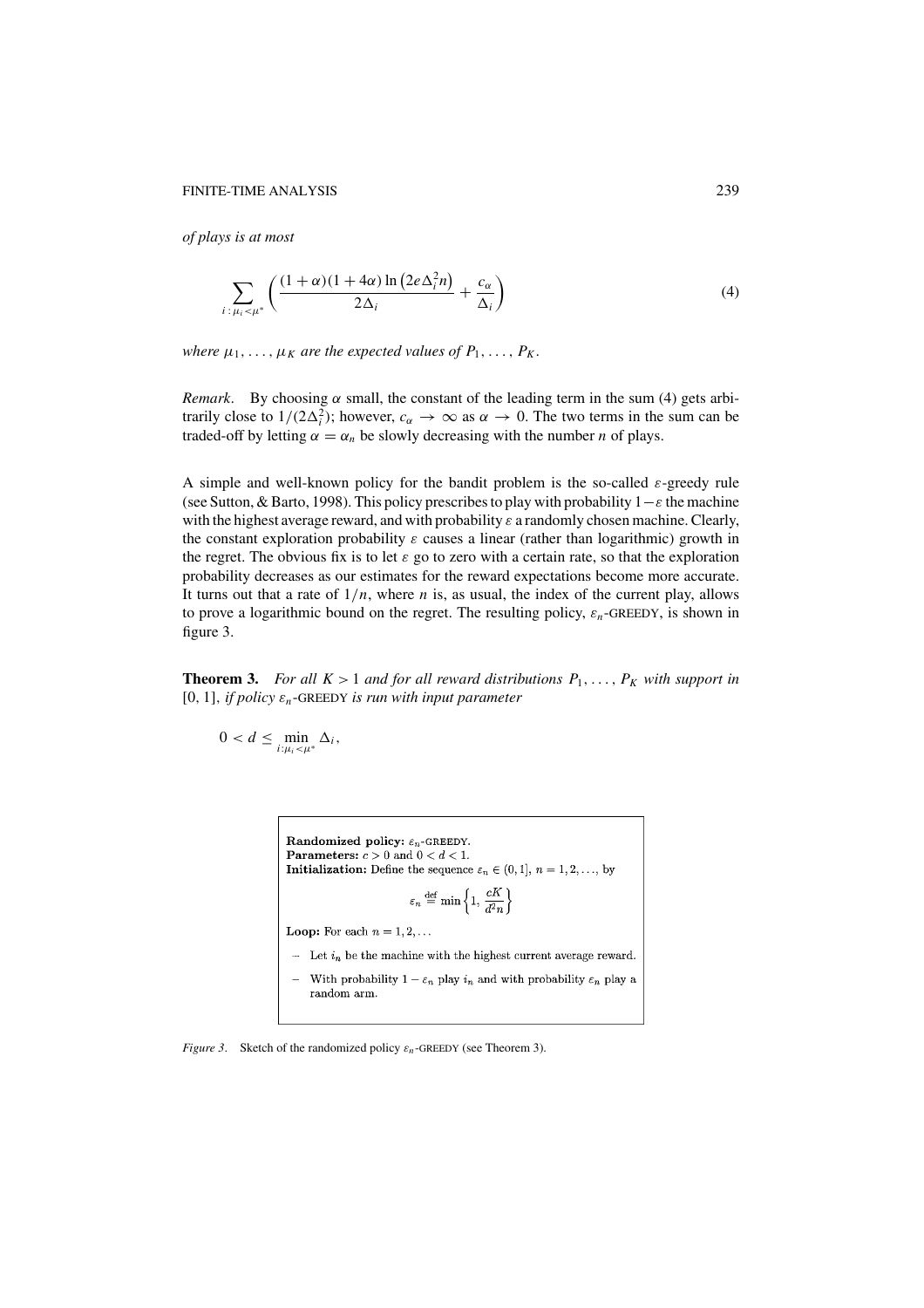*then the probability that after any number*  $n \ge cK/d$  *of plays*  $\varepsilon_n$ -GREEDY *chooses a suboptimal machine j is at most*

$$
\frac{c}{d^2 n} + 2\left(\frac{c}{d^2} \ln \frac{(n-1)d^2 e^{1/2}}{cK}\right) \left(\frac{cK}{(n-1)d^2 e^{1/2}}\right)^{c/(5d^2)}
$$

$$
+ \frac{4e}{d^2} \left(\frac{cK}{(n-1)d^2 e^{1/2}}\right)^{c/2}.
$$

*Remark.* For *c* large enough (e.g.  $c > 5$ ) the above bound is of order  $c/(d^2n) + o(1/n)$  for  $n \to \infty$ , as the second and third terms in the bound are  $O(1/n^{1+\epsilon})$  for some  $\varepsilon > 0$  (recall that  $0 < d < 1$ ). Note also that this is a result stronger than those of Theorems 1 and 2, as it establishes a bound on the instantaneous regret. However, unlike Theorems 1 and 2, here we need to know a lower bound *d* on the difference between the reward expectations of the best and the second best machine.

Our last result concerns a special case, i.e. the bandit problem with normally distributed rewards. Surprisingly, we could not find in the literature regret bounds (not even asymptotical) for the case when both the mean and the variance of the reward distributions are unknown. Here, we show that an index-based policy called UCB1-NORMAL, see figure 4, achieves logarithmic regret uniformly over *n* without knowing means and variances of the reward distributions. However, our proof is based on certain bounds on the tails of the  $\chi^2$ and the Student distribution that we could only verify numerically. These bounds are stated as Conjecture 1 and Conjecture 2 in the Appendix.

The choice of the index in UCB1-NORMAL is based, as for UCB1, on the size of the onesided confidence interval for the average reward within which the true expected reward falls with overwhelming probability. In the case of UCB1, the reward distribution was unknown, and we used Chernoff-Hoeffding bounds to compute the index. In this case we know that

> Deterministic policy: UCB1-NORMAL. Loop: For each  $n = 1, 2, \ldots$

- If there is a machine which has been played less then  $\lceil 8 \log n \rceil$ times then play this machine.
- Otherwise play machine  $j$  that maximizes

$$
\bar{x}_j + \sqrt{16 \cdot \frac{q_j - n_j \bar{x}_j^2}{n_j - 1} \cdot \frac{\ln(n-1)}{n_j}}
$$

where  $\bar{x}_j$  is the average reward obtained from machine j,  $q_j$  is the sum of squared rewards obtained from machine j, and  $n_j$  is the number of times machine  $j$  has been played so far.

- Update  $\bar{x}_j$  and  $q_j$  with the obtained reward  $x_j$ .

*Figure 4*. Sketch of the deterministic policy UCB1-NORMAL (see Theorem 4).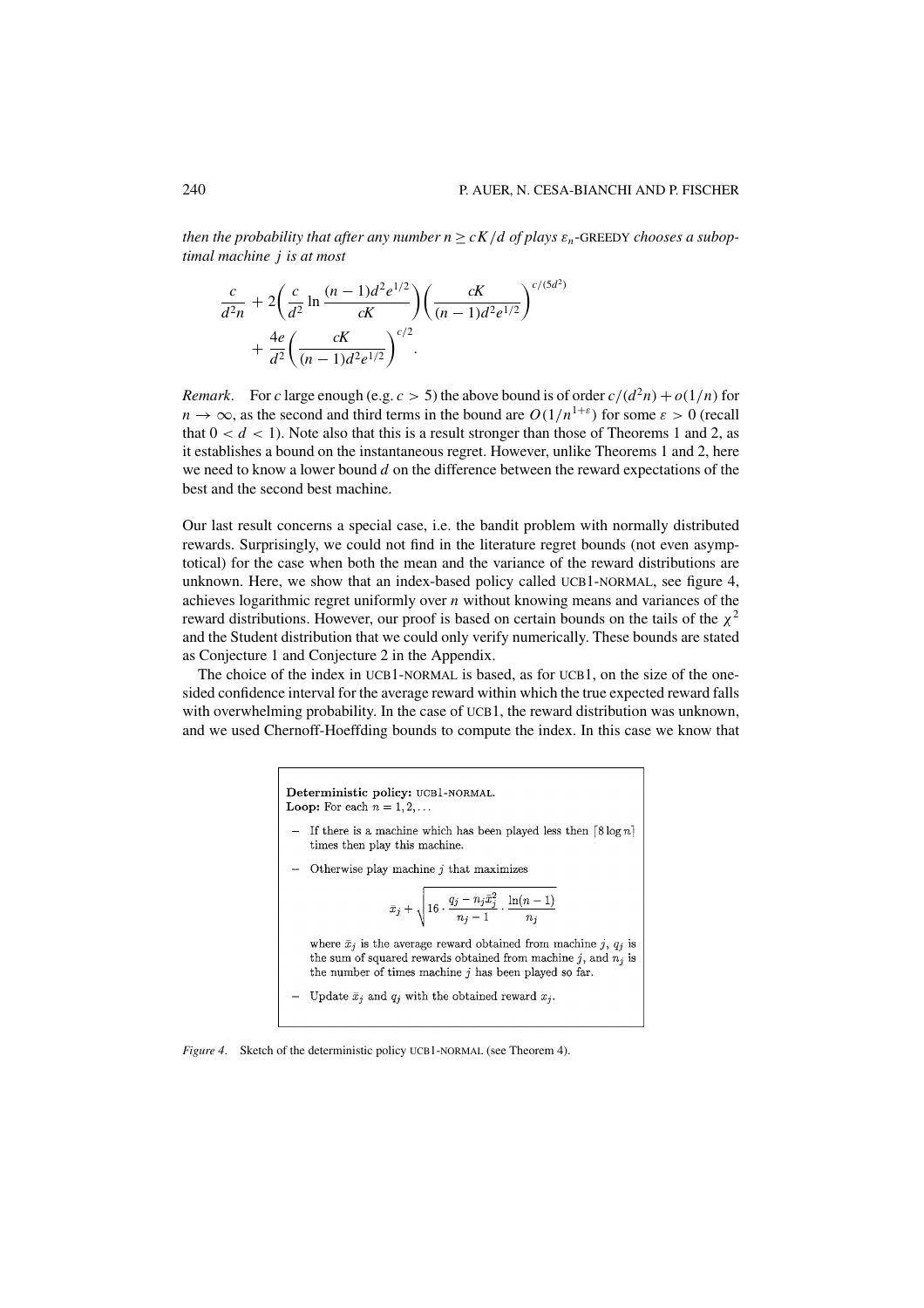the distribution is normal, and for computing the index we use the sample variance as an estimate of the unknown variance.

**Theorem 4.** *For all K* > 1, *if policy* UCB1-NORMAL *is run on K machines having normal reward distributions*  $P_1, \ldots, P_K$ , *then its expected regret after any number n of plays is at most*

$$
256(\log n)\left(\sum_{i:\mu_i<\mu^*}\frac{\sigma_i^2}{\Delta_i}\right) + \left(1+\frac{\pi^2}{2}+8\log n\right)\left(\sum_{j=1}^K\Delta_j\right)
$$

*where*  $\mu_1, \ldots, \mu_K$  and  $\sigma_1^2, \ldots, \sigma_K^2$  are the means and variances of the distributions  $P_1, \ldots, P_K$ .

As a final remark for this section, note that Theorems 1–3 also hold for rewards that are not independent across machines, i.e.  $X_{i,s}$  and  $X_{i,t}$  might be dependent for any *s*, *t*, and  $i \neq j$ . Furthermore, we also do not need that the rewards of a single arm are i.i.d., but only the weaker assumption that  $I\!\!E[X_{i,t} | X_{i,1},..., X_{i,t-1}] = \mu_i$  for all  $1 \le t \le n$ .

#### **3. Proofs**

Recall that, for each  $1 \le i \le K$ ,  $I\!\!E[X_{i,n}] = \mu_i$  for all  $n \ge 1$  and  $\mu^* = \max_{1 \le i \le K} \mu_i$ . Also, for any fixed policy  $A$ ,  $T_i(n)$  is the number of times machine *i* has been played by  $A$  in the first *n* plays. Of course, we always have  $\sum_{i=1}^{K} T_i(n) = n$ . We also define the r.v.'s  $I_1, I_2, \ldots$ , where  $I_t$  denotes the machine played at time  $t$ .

For each  $1 \le i \le K$  and  $n \ge 1$  define

$$
\bar{X}_{i,n} = \frac{1}{n} \sum_{t=1}^{n} X_{i,t}.
$$

Given  $\mu_1, \ldots, \mu_K$ , we call *optimal* the machine with the least index *i* such that  $\mu_i = \mu^*$ . In what follows, we will always put a superscript "\*" to any quantity which refers to the optimal machine. For example we write  $T^*(n)$  and  $\bar{X}_n^*$  instead of  $T_i(n)$  and  $\bar{X}_{i,n}$ , where *i* is the index of the optimal machine.

Some further notation: For any predicate  $\Pi$  we define  ${\Pi(x)}$  to be the indicator fuction of the event  $\Pi(x)$ ; i.e.,  $\{\Pi(x)\} = 1$  if  $\Pi(x)$  is true and  $\{\Pi(x)\} = 0$  otherwise. Finally,  $Var[X]$  denotes the variance of the random variable *X*.

Note that the regret after *n* plays can be written as

$$
\sum_{j:\mu_j < \mu^*} \Delta_j \, E[T_j(n)] \tag{5}
$$

So we can bound the regret by simply bounding each  $E[T_i(n)]$ .

We will make use of the following standard exponential inequalities for bounded random variables (see, e.g., the appendix of Pollard, 1984).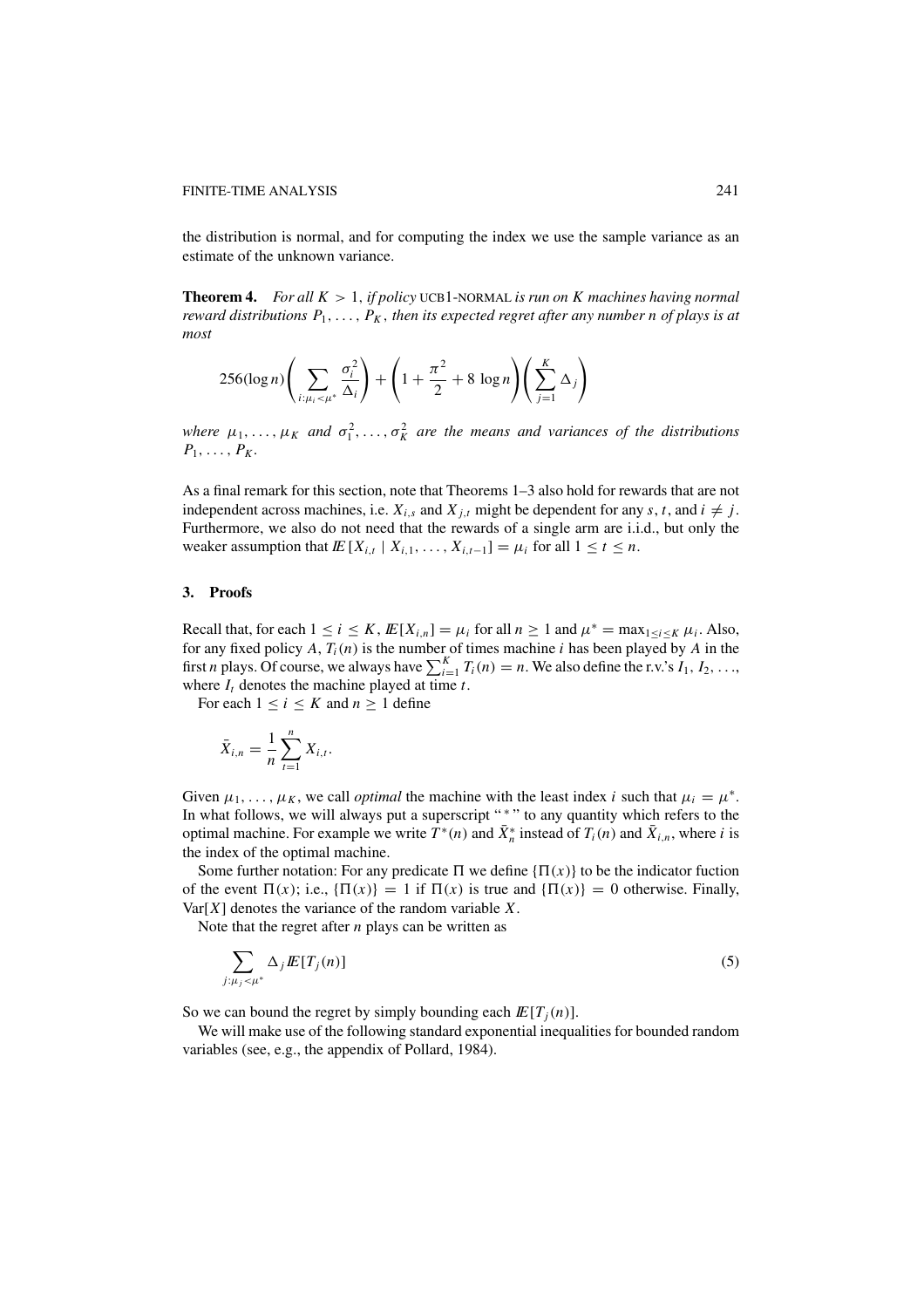**Fact 1** (Chernoff-Hoeffding bound). Let  $X_1, \ldots, X_n$  be random variables with common *range* [0, 1] *and such that*  $I\!\!E[X_t|X_1,\ldots,X_{t-1}] = \mu$ *. Let*  $S_n = X_1 + \cdots + X_n$ *. Then for all*  $a \geq 0$ 

$$
I\!\!P\{S_n \ge n\mu + a\} \le e^{-2a^2/n} \quad \text{and} \quad I\!\!P\{S_n \le n\mu - a\} \le e^{-2a^2/n}
$$

**Fact 2** (Bernstein inequality). Let  $X_1, \ldots, X_n$  be random variables with range [0, 1] and

$$
\sum_{t=1}^{n} \text{Var}[X_t | X_{t-1}, \dots, X_1] = \sigma^2.
$$

*Let*  $S_n = X_1 + \cdots + X_n$ *. Then for all a*  $\geq 0$ 

$$
I\!\!P\{S_n \geq I\!\!E[S_n] + a\} \leq \exp\bigg\{-\frac{a^2/2}{\sigma^2 + a/2}\bigg\}.
$$

**Proof of Theorem 1:** Let  $c_{t,s} = \sqrt{(2 \ln t)/s}$ . For any machine *i*, we upper bound  $T_i(n)$ on any sequence of plays. More precisely, for each  $t \geq 1$  we bound the indicator function of  $I_t = i$  as follows. Let  $\ell$  be an arbitrary positive integer.

$$
T_i(n) = 1 + \sum_{t=K+1}^{n} \{I_t = i\}
$$
  
\n
$$
\leq \ell + \sum_{t=K+1}^{n} \{I_t = i, T_i(t-1) \geq \ell\}
$$
  
\n
$$
\leq \ell + \sum_{t=K+1}^{n} \{\bar{X}_{T^*(t-1)}^* + c_{t-1,T^*(t-1)} \leq \bar{X}_{i,T_i(t-1)} + c_{t-1,T_i(t-1)}, T_i(t-1) \geq \ell\}
$$
  
\n
$$
\leq \ell + \sum_{t=K+1}^{n} \{\min_{0 < s < t} \bar{X}_s^* + c_{t-1,s} \leq \max_{\ell \leq s_i < t} \bar{X}_{i,s_i} + c_{t-1,s_i}\}
$$
  
\n
$$
\leq \ell + \sum_{t=1}^{\infty} \sum_{s=1}^{t-1} \sum_{s_i = \ell}^{t-1} \{\bar{X}_s^* + c_{t,s} \leq \bar{X}_{i,s_i} + c_{t,s_i}\}.
$$
 (6)

Now observe that  $\bar{X}_{s}^{*} + c_{t,s} \leq \bar{X}_{i,s_i} + c_{t,s_i}$  implies that at least one of the following must hold

$$
\bar{X}_s^* \le \mu^* - c_{t,s} \tag{7}
$$

$$
\bar{X}_{i,s_i} \geq \mu_i + c_{t,s_i} \tag{8}
$$

$$
\mu^* < \mu_i + 2c_{t,s_i}.\tag{9}
$$

We bound the probability of events (7) and (8) using Fact 1 (Chernoff-Hoeffding bound)

$$
I\!\!P\{\bar{X}_s^* \leq \mu^* - c_{t,s}\} \leq e^{-4\ln t} = t^{-4}
$$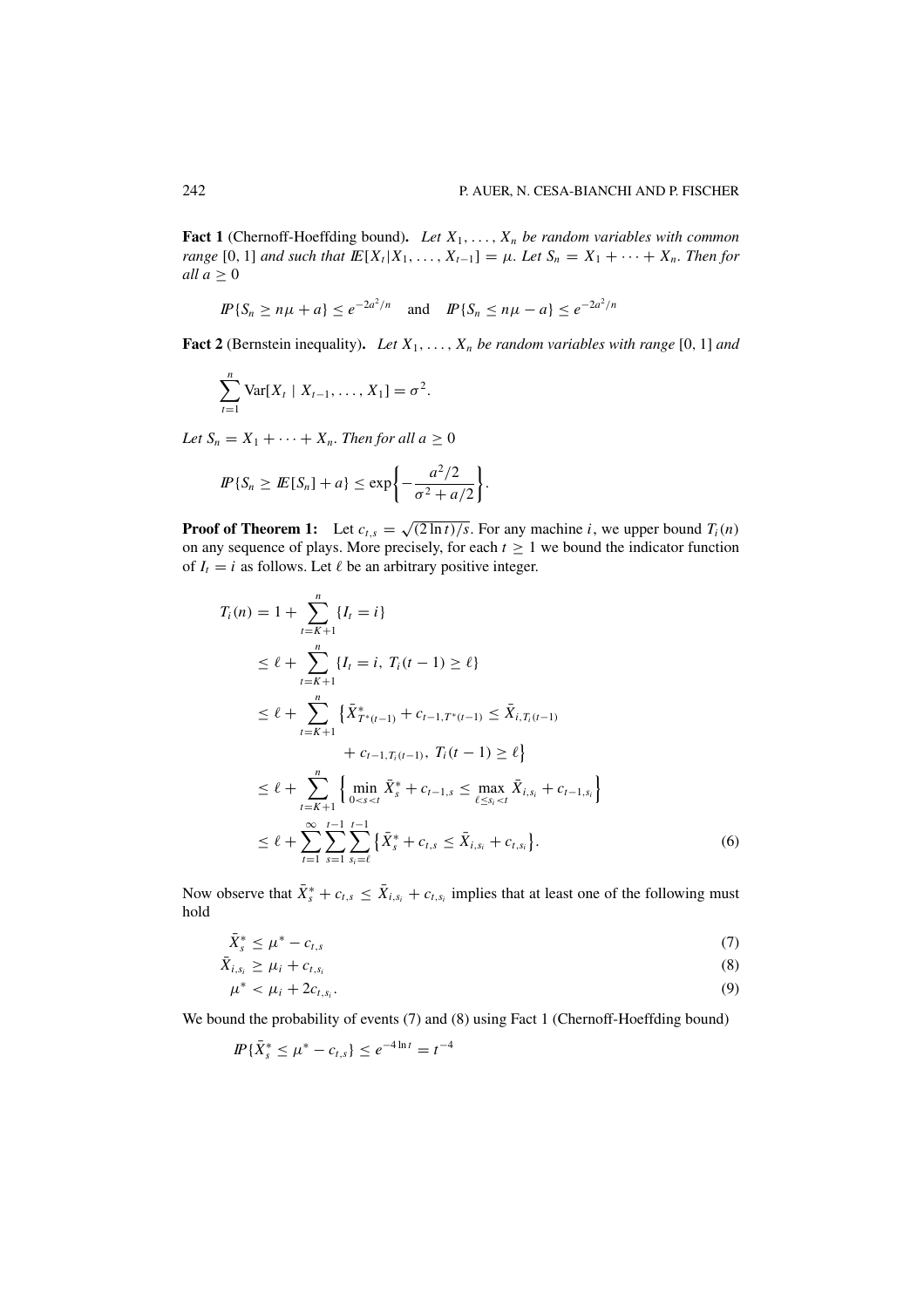$$
I\!\!P\left\{\bar{X}_{i,s_i} \geq \mu_i + c_{t,s_i}\right\} \leq e^{-4\ln t} = t^{-4}.
$$

For  $\ell = \lceil (8 \ln n) / \Delta_i^2 \rceil$ , (9) is false. In fact

$$
\mu^* - \mu_i - 2c_{t,s_i} = \mu^* - \mu_i - 2\sqrt{2(\ln t)/s_i} \ge \mu^* - \mu_i - \Delta_i = 0
$$

for  $s_i \geq (8 \ln n) / \Delta_i^2$ . So we get

$$
I\!\!E[T_i(n)] \leq \left\lceil \frac{8 \ln n}{\Delta_i^2} \right\rceil + \sum_{t=1}^{\infty} \sum_{s=1}^{t-1} \sum_{s_i = \lceil (8 \ln n)/\Delta_i^2 \rceil}^{t-1} \times (I\!\!P\{\bar{X}_s^* \leq \mu^* - c_{t,s}\} + I\!\!P\{\bar{X}_{i,s_i} \geq \mu_i + c_{t,s_i}\})
$$
  

$$
\leq \left\lceil \frac{8 \ln n}{\Delta_i^2} \right\rceil + \sum_{t=1}^{\infty} \sum_{s=1}^t \sum_{s_i = 1}^{t} 2t^{-4}
$$
  

$$
\leq \frac{8 \ln n}{\Delta_i^2} + 1 + \frac{\pi^2}{3}
$$

which concludes the proof.  $\Box$ 

**Proof of Theorem 3:** Recall that, for  $n \ge cK/d^2$ ,  $\varepsilon_n = cK/(d^2n)$ . Let

$$
x_0 = \frac{1}{2K} \sum_{t=1}^n \varepsilon_t.
$$

The probability that machine *j* is chosen at time *n* is

$$
I\!\!P\{I_n=j\} \leq \frac{\varepsilon_n}{K} + \left(1 - \frac{\varepsilon_n}{K}\right)I\!\!P\{\bar{X}_{j,T_j(n-1)} \geq \bar{X}_{T^*(n-1)}^*\}
$$

and

$$
I\!\!P{\bar{X}_{j,T_j(n)} \ge \bar{X}_{T^*(n)}^*\}
$$
  
\n
$$
\leq I\!\!P{\bar{X}_{j,T_j(n)} \geq \mu_j + \frac{\Delta_j}{2}} + I\!\!P{\bar{X}_{T^*(n)}^* \leq \mu^* - \frac{\Delta_j}{2}}.
$$
\n(10)

Now the analysis for both terms on the right-hand side is the same. Let  $T_j^R(n)$  be the number of plays in which machine *j* was chosen *at random* in the first *n* plays. Then we have

$$
I\!\!P\left\{\bar{X}_{j,T_j(n)} \ge \mu_j + \frac{\Delta_j}{2}\right\}
$$
  
= 
$$
\sum_{t=1}^n I\!\!P\left\{T_j(n) = t \wedge \bar{X}_{j,t} \ge \mu_j + \frac{\Delta_j}{2}\right\}
$$
 (11)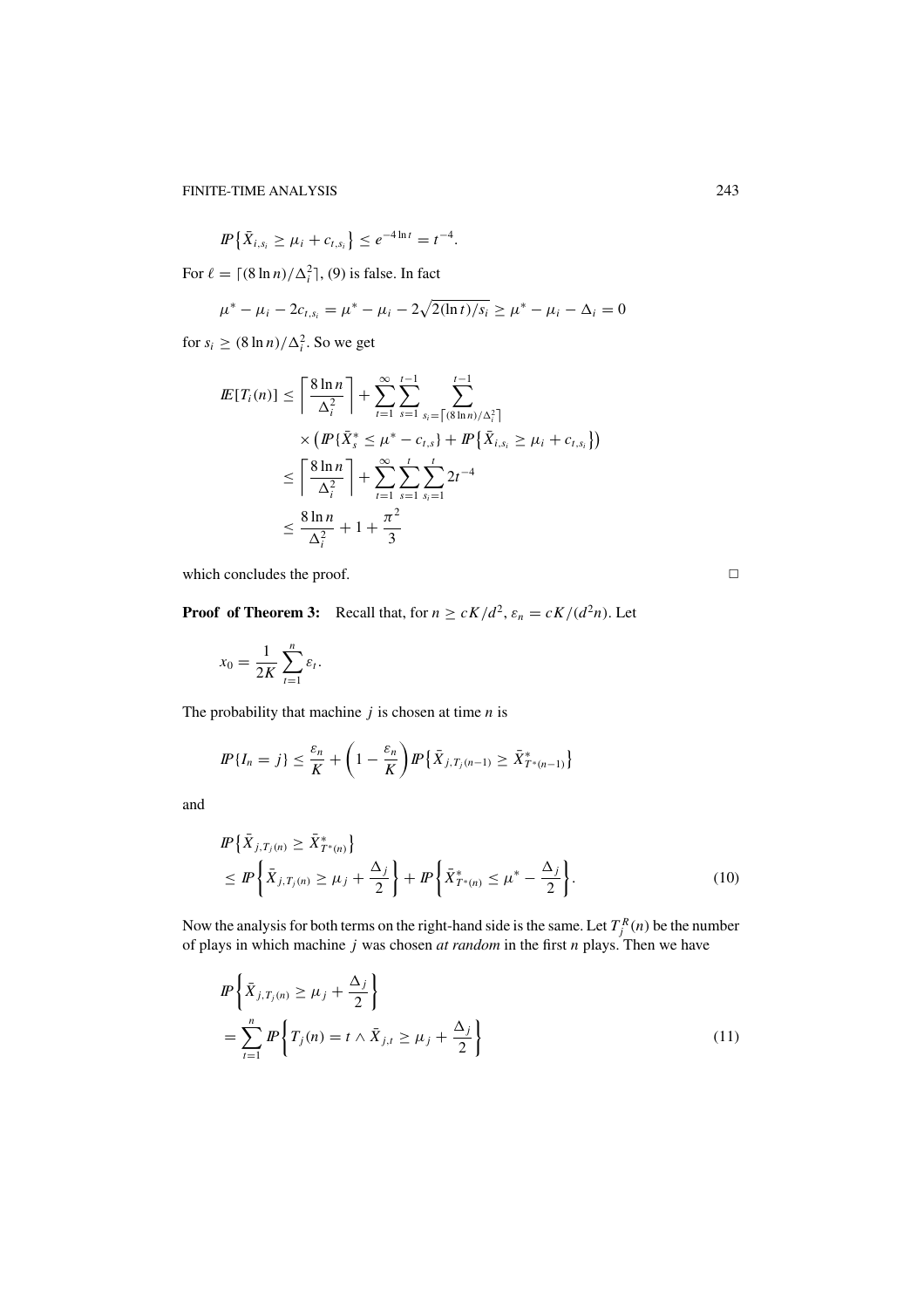$$
\begin{split}\n&= \sum_{t=1}^{n} I\!\!P \left\{ T_{j}(n) = t \mid \bar{X}_{j,t} \ge \mu_{j} + \frac{\Delta_{j}}{2} \right\} \cdot I\!\!P \left\{ \bar{X}_{j,t} \ge \mu_{j} + \frac{\Delta_{j}}{2} \right\} \\
&\le \sum_{t=1}^{n} I\!\!P \left\{ T_{j}(n) = t \mid \bar{X}_{j,t} \ge \mu_{j} + \frac{\Delta_{j}}{2} \right\} \cdot e^{-\Delta_{j}^{2}t/2} \\
&\text{by Fact 1 (Chernoff-Hoeffding bound)} \\
&\le \sum_{t=1}^{\lfloor x_{0} \rfloor} I\!\!P \left\{ T_{j}(n) = t \mid \bar{X}_{j,t} \ge \mu_{j} + \frac{\Delta_{j}}{2} \right\} + \frac{2}{\Delta_{j}^{2}} e^{-\Delta_{j}^{2} \lfloor x_{0} \rfloor/2} \\
&\text{since } \sum_{t=x+1}^{\infty} e^{-\kappa t} \le \frac{1}{\kappa} e^{-\kappa x} \\
&\le \sum_{t=1}^{\lfloor x_{0} \rfloor} I\!\!P \left\{ T_{j}^{R}(n) \le t \mid \bar{X}_{j,t} \ge \mu_{j} + \frac{\Delta_{j}}{2} \right\} + \frac{2}{\Delta_{j}^{2}} e^{-\Delta_{j}^{2} \lfloor x_{0} \rfloor/2} \\
&\le x_{0} \cdot I\!\!P \left\{ T_{j}^{R}(n) \le x_{0} \right\} + \frac{2}{\Delta_{j}^{2}} e^{-\Delta_{j}^{2} \lfloor x_{0} \rfloor/2}\n\end{split} \tag{12}
$$

where in the last line we dropped the conditioning because each machine is played at random independently of the previous choices of the policy. Since

$$
I\!\!E\big[T_j^R(n)\big]=\frac{1}{K}\sum_{t=1}^n \varepsilon_t
$$

and

$$
\text{Var}\big[T_j^R(n)\big]=\sum_{t=1}^n\frac{\varepsilon_t}{K}\bigg(1-\frac{\varepsilon_t}{K}\bigg)\leq\frac{1}{K}\sum_{t=1}^n\varepsilon_t,
$$

by Bernstein's inequality (2) we get

$$
I\!\!P\left\{T_j^R(n) \le x_0\right\} \le e^{-x_0/5}.\tag{13}
$$

Finally it remains to lower bound  $x_0$ . For  $n \ge n' = cK/d^2$ ,  $\varepsilon_n = cK/(d^2n)$  and we have

$$
x_0 = \frac{1}{2K} \sum_{t=1}^n \varepsilon_t
$$
  
= 
$$
\frac{1}{2K} \sum_{t=1}^{n'} \varepsilon_t + \frac{1}{2K} \sum_{t=n'+1}^n \varepsilon_t
$$
  

$$
\geq \frac{n'}{2K} + \frac{c}{d^2} \ln \frac{n}{n'}
$$
  

$$
\geq \frac{c}{d^2} \ln \frac{nd^2 e^{1/2}}{cK}.
$$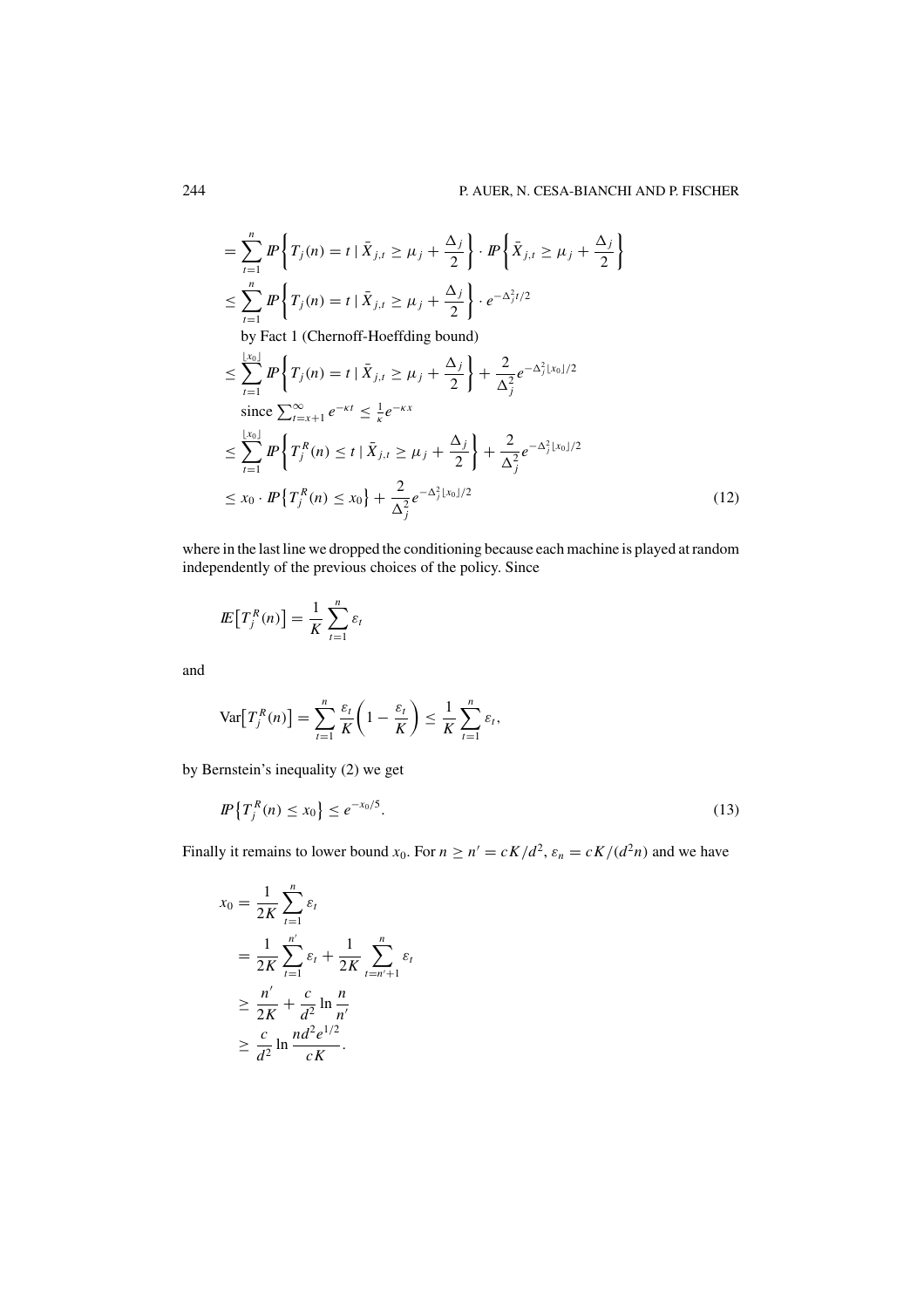Thus, using (10)–(13) and the above lower bound on  $x_0$  we obtain

$$
IP{I_n = j} \leq \frac{\varepsilon_n}{K} + 2x_0 e^{-x_0/5} + \frac{4}{\Delta_j^2} e^{-\Delta_j^2 |x_0|/2}
$$
  

$$
\leq \frac{c}{d^2 n} + 2\left(\frac{c}{d^2} \ln \frac{(n-1)d^2 e^{1/2}}{cK}\right) \left(\frac{cK}{(n-1)d^2 e^{1/2}}\right)^{c/(5d^2)}
$$
  

$$
+ \frac{4e}{d^2} \left(\frac{cK}{(n-1)d^2 e^{1/2}}\right)^{c/2}.
$$

This concludes the proof.  $\Box$ 

# **4. Experiments**

For practical purposes, the bound of Theorem 1 can be tuned more finely. We use

$$
V_j(s) \stackrel{\text{def}}{=} \left(\frac{1}{s} \sum_{\tau=1}^s X_{j,\tau}^2\right) - \bar{X}_{j,s}^2 + \sqrt{\frac{2\ln t}{s}}
$$

as un upper confidence bound for the variance of machine *j*. As before, this means that machine *j*, which has been played *s* times during the first *t* plays, has a variance that is at most the sample variance plus  $\sqrt{(2 \ln t)/s}$ . We then replace the upper confidence bound  $\sqrt{2 \ln(n)/n_j}$  of policy UCB1 with

$$
\sqrt{\frac{\ln n}{n_j} \min\{1/4, V_j(n_j)\}}
$$

(the factor 1/4 is an upper bound on the variance of a Bernoulli random variable). This variant, which we call UCB1-TUNED, performs substantially better than UCB1 in essentially all of our experiments. However, we are not able to prove a regret bound.

We compared the empirical behaviour policies UCB1-TUNED, UCB2, and  $\varepsilon_n$ -GREEDY on Bernoulli reward distributions with different parameters shown in the table below.

|              |      | 2    | 3    | $\overline{4}$ | 5    | 6    | 7    | 8    | 9    | 10   |
|--------------|------|------|------|----------------|------|------|------|------|------|------|
| $\mathbf{1}$ | 0.9  | 0.6  |      |                |      |      |      |      |      |      |
| 2            | 0.9  | 0.8  |      |                |      |      |      |      |      |      |
| 3            | 0.55 | 0.45 |      |                |      |      |      |      |      |      |
| 11           | 0.9  | 0.6  | 0.6  | 0.6            | 0.6  | 0.6  | 0.6  | 0.6  | 0.6  | 0.6  |
| 12           | 0.9  | 0.8  | 0.8  | 0.8            | 0.7  | 0.7  | 0.7  | 0.6  | 0.6  | 0.6  |
| 13           | 0.9  | 0.8  | 0.8  | 0.8            | 0.8  | 0.8  | 0.8  | 0.8  | 0.8  | 0.8  |
| 14           | 0.55 | 0.45 | 0.45 | 0.45           | 0.45 | 0.45 | 0.45 | 0.45 | 0.45 | 0.45 |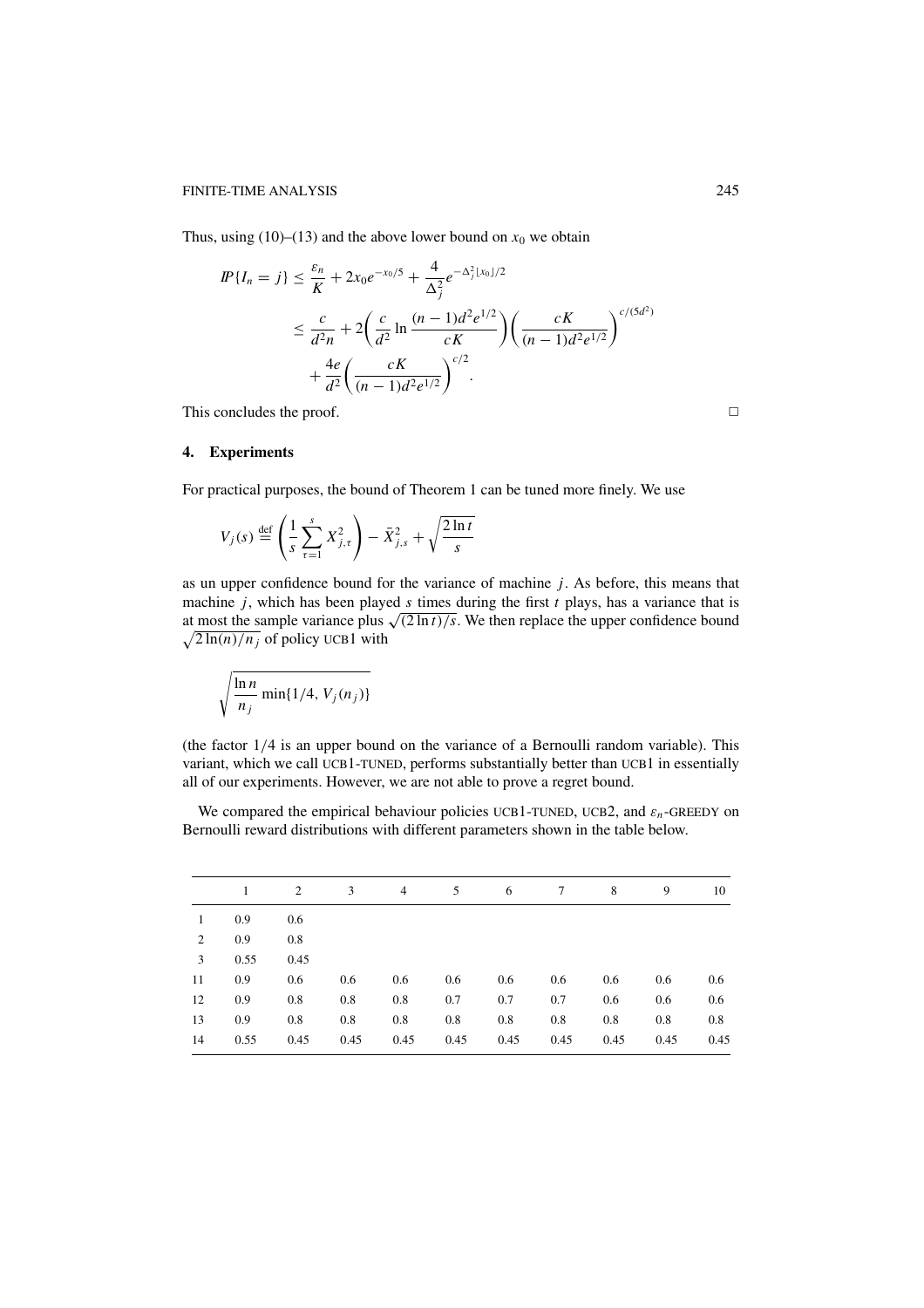Rows 1–3 define reward distributions for a 2-armed bandit problem, whereas rows 11– 14 define reward distributions for a 10-armed bandit problem. The entries in each row denote the reward expectations (i.e. the probabilities of getting a reward 1, as we work with Bernoulli distributions) for the machines indexed by the columns. Note that distributions 1 and 11 are "easy" (the reward of the optimal machine has low variance and the differences  $\mu^* - \mu_i$  are all large), whereas distributions 3 and 14 are "hard" (the reward of the optimal machine has high variance and some of the differences  $\mu^* - \mu_i$  are small).

We made experiments to test the different policies (or the same policy with different input parameters) on the seven distributions listed above. In each experiment we tracked two performance measures: (1) the percentage of plays of the optimal machine; (2) the actual regret, that is the difference between the reward of the optimal machine and the reward of the machine played. The plot for each experiment shows, on a semi-logarithmic scale, the behaviour of these quantities during 100,000 plays averaged over 100 different runs. We ran a first round of experiments on distribution 2 to find out good values for the parameters of the policies. If a parameter is chosen too small, then the regret grows linearly (exponentially in the semi-logarithmic plot); if a parameter is chosen too large then the regret grows logarithmically, but with a large leading constant (corresponding to a steep line in the semi-logarithmic plot).

Policy UCB2 is relatively insensitive to the choice of its parameter  $\alpha$ , as long as it is kept relatively small (see figure 5). A fixed value 0.001 has been used for all the remaining experiments. On other hand, the choice of *c* in policy  $\varepsilon_n$ -GREEDY is difficult as there is no value that works reasonably well for all the distributions that we considered. Therefore, we have roughly searched for the best value for each distribution. In the plots, we will also show the performance of ε*n*-GREEDY for values of *c* around this empirically best value. This shows that the performance degrades rapidly if this parameter is not appropriately tuned. Finally, in each experiment the parameter  $d$  of  $\varepsilon_n$ -GREEDY was set to

$$
\Delta = \mu^* - \max_{i:\mu_i < \mu^*} \mu_i.
$$



*Figure 5.* Search for the best value of parameter  $\alpha$  of policy UCB2.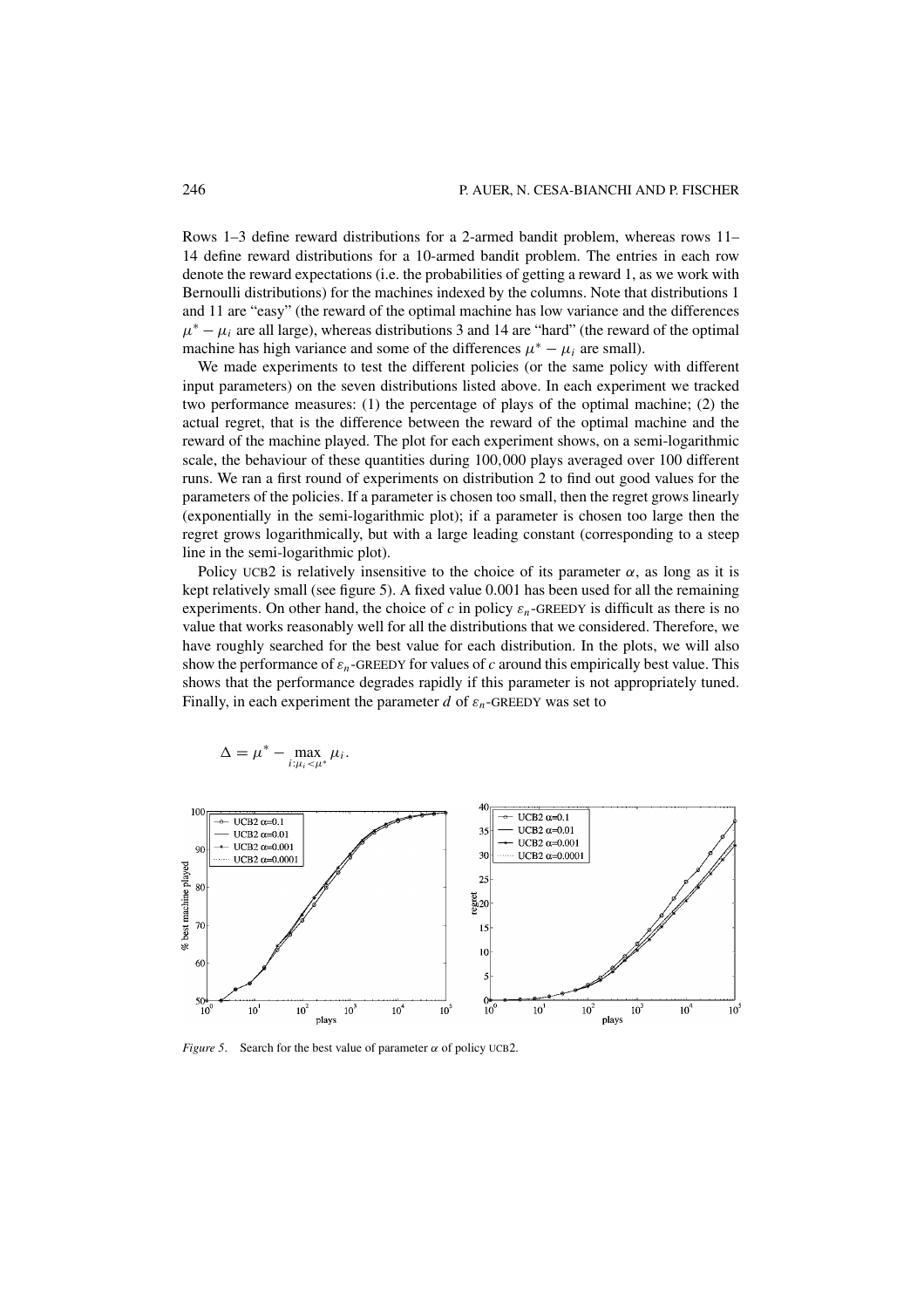#### FINITE-TIME ANALYSIS 247

## *4.1. Comparison between policies*

We can summarize the comparison of all the policies on the seven distributions as follows (see Figs. 6–12).

- An optimally tuned ε*n*-GREEDY performs almost always best. Significant exceptions are distributions 12 and 14: this is because  $\varepsilon_n$ -GREEDY explores uniformly over all machines, thus the policy is hurt if there are several nonoptimal machines, especially when their reward expectations differ a lot. Furthermore, if  $\varepsilon_n$ -GREEDY is not well tuned its performance degrades rapidly (except for distribution 13, on which  $\varepsilon_n$ -GREEDY performs well a wide range of values of its parameter).
- $-$  In most cases, UCB1-TUNED performs comparably to a well-tuned  $\varepsilon_n$ -GREEDY. Furthermore, UCB1-TUNED is not very sensitive to the variance of the machines, that is why it performs similarly on distributions 2 and 3, and on distributions 13 and 14.
- Policy UCB2 performs similarly to UCB1-TUNED, but always slightly worse.



*Figure 6.* Comparison on distribution 1 (2 machines with parameters 0.9, 0.6).



*Figure 7*. Comparison on distribution 2 (2 machines with parameters 0.9, 0.8).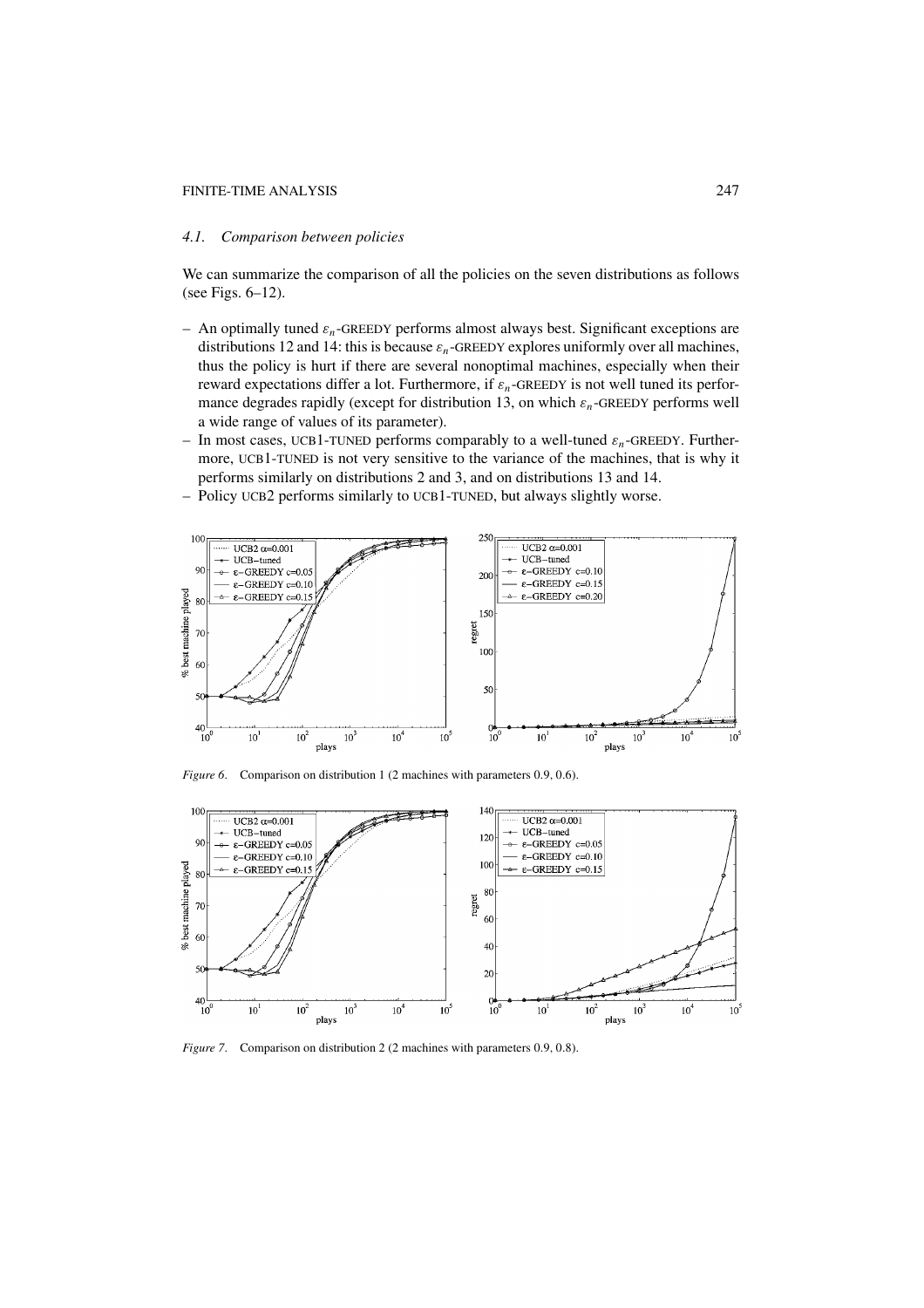

*Figure 8*. Comparison on distribution 3 (2 machines with parameters 0.55, 0.45).



*Figure 9.* Comparison on distribution 11 (10 machines with parameters 0.9, 0.6, ..., 0.6).



*Figure 10.* Comparison on distribution 12 (10 machines with parameters 0.9, 0.8, 0.8, 0.8, 0.7, 0.7, 0.7, 0.6, 0.6, 0.6).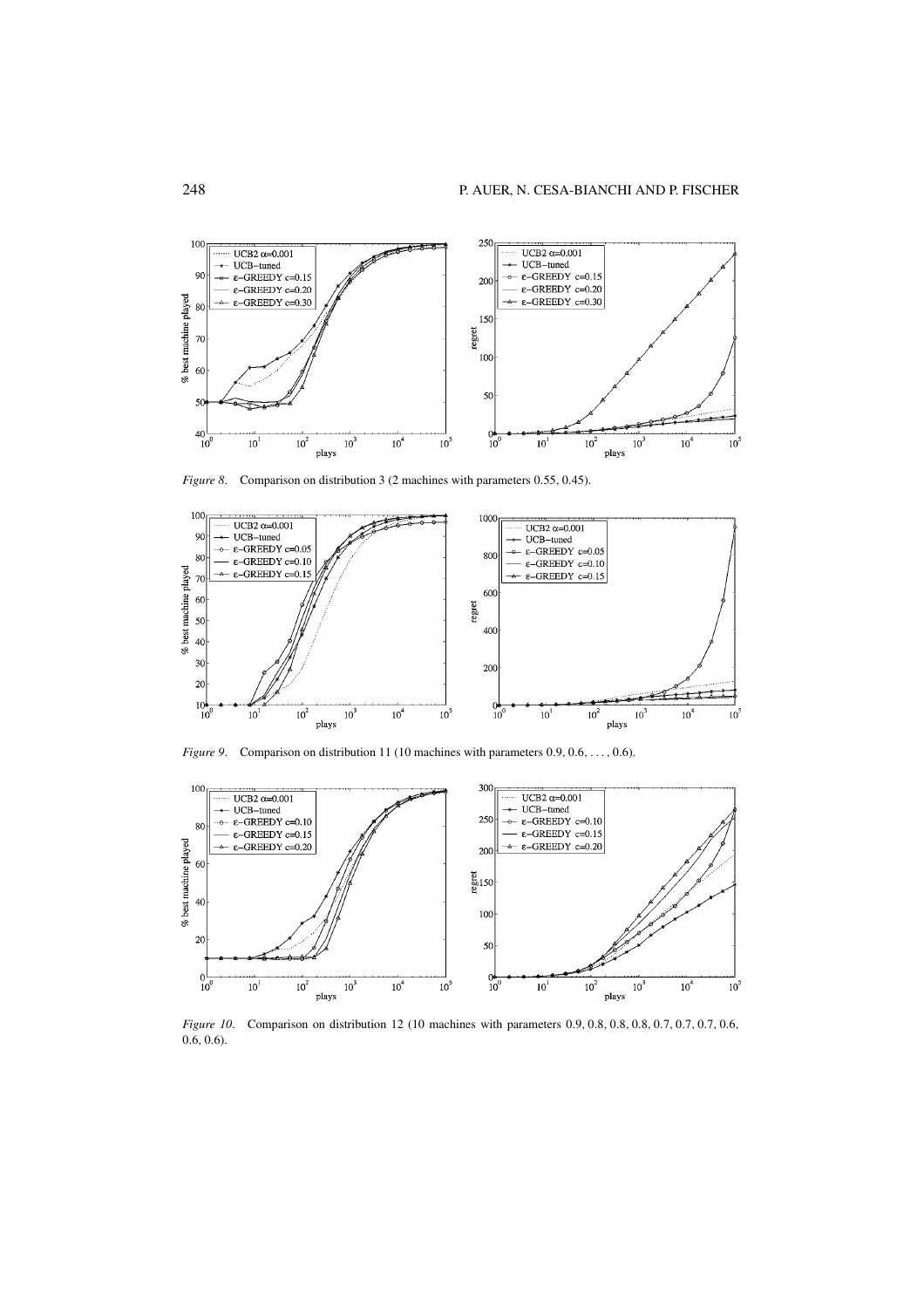

*Figure 11.* Comparison on distribution 13 (10 machines with parameters 0.9, 0.8, ..., 0.8).



*Figure 12.* Comparison on distribution 14 (10 machines with parameters 0.55, 0.45, ..., 0.45).

# **5. Conclusions**

We have shown simple and efficient policies for the bandit problem that, on any set of reward distributions with known bounded support, exhibit uniform logarithmic regret. Our policies are deterministic and based on upper confidence bounds, with the exception of  $\varepsilon_n$ -GREEDY, a randomized allocation rule that is a dynamic variant of the ε-greedy heuristic. Moreover, our policies are robust with respect to the introduction of moderate dependencies in the reward processes.

This work can be extended in many ways. A more general version of the bandit problem is obtained by removing the stationarity assumption on reward expectations (see Berry & Fristedt, 1985; Gittins, 1989 for extensions of the basic bandit problem). For example, suppose that a stochastic reward process  $\{X_{i,s} : s = 1, 2, \ldots\}$  is associated to each machine  $i = 1, \ldots, K$ . Here, playing machine *i* at time *t* yields a reward  $X_{i,s}$  and causes the current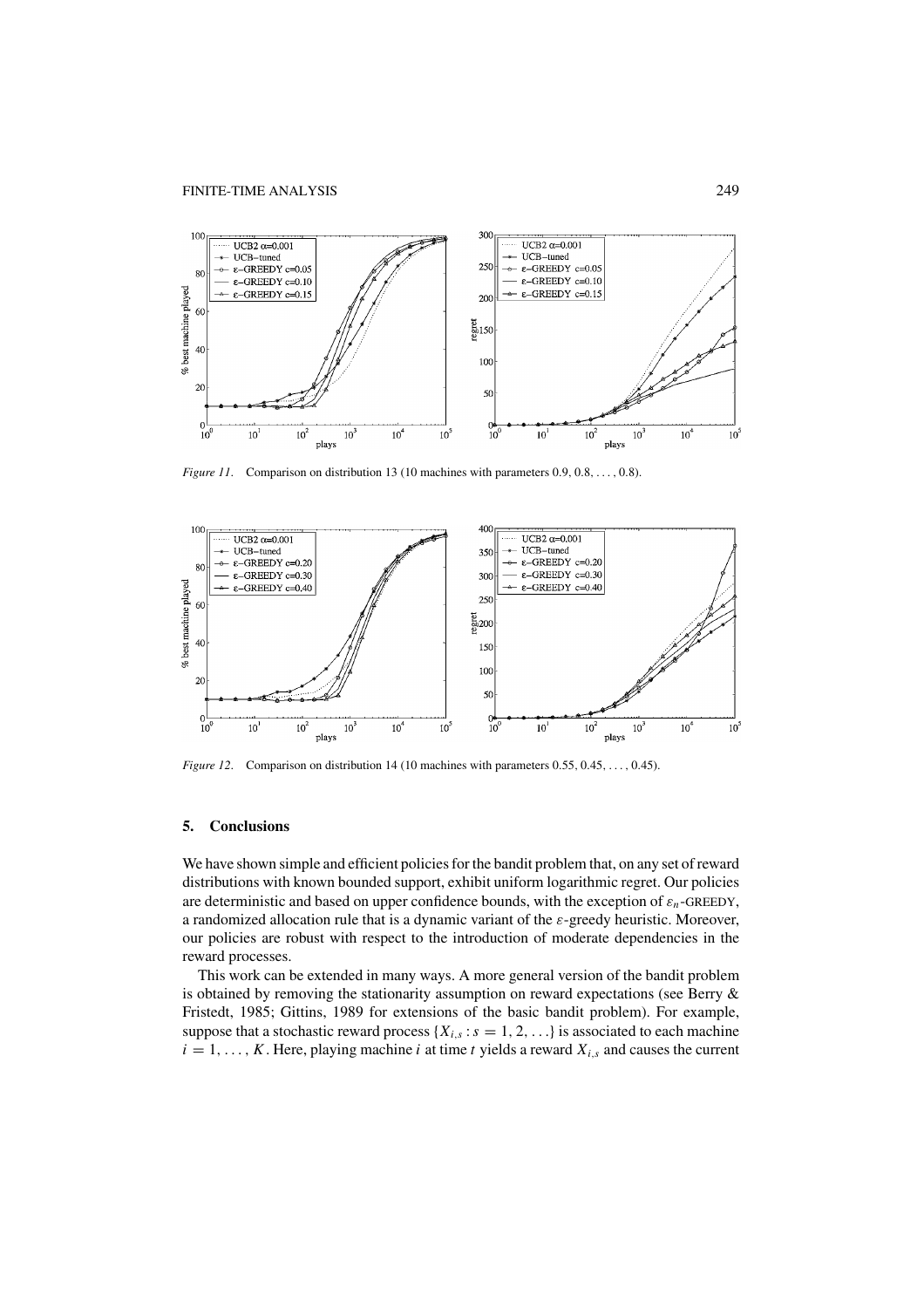state *s* of *i* to change to  $s + 1$ , whereas the states of other machines remain frozen. A wellstudied problem in this setup is the maximization of the total expected reward in a sequence of *n* plays. There are methods, like the Gittins allocation indices, that allow to find the optimal machine to play at each time *n* by considering each reward process independently from the others (even though the globally optimal solution depends on all the processes). However, computation of the Gittins indices for the average (undiscounted) reward criterion used here requires preliminary knowledge about the reward processes (see, e.g., Ishikida & Varaiya, 1994). To overcome this requirement, one can learn the Gittins indices, as proposed in Duff (1995) for the case of finite-state Markovian reward processes. However, there are no finite-time regret bounds shown for this solution. At the moment, we do not know whether our techniques could be extended to these more general bandit problems.

#### **Appendix A: Proof of Theorem 2**

Note that

$$
\tau(r) \le (1+\alpha)^r + 1 \le \tau(r-1)(1+\alpha) + 1 \tag{14}
$$

for  $r \ge 1$ . Assume that  $n \ge 1/(2\Delta_j^2)$  for all *j* and let  $\tilde{r}_j$  be the largest integer such that

$$
\tau(\tilde{r}_j-1) \leq \frac{(1+4\alpha)\ln\left(2en\Delta_j^2\right)}{2\Delta_j^2}.
$$

Note that  $\tilde{r}_i \geq 1$ . We have

$$
T_j(n) \le 1 + \sum_{r \ge 1} (\tau(r) - \tau(r - 1))
$$
 {machine *j* finishes its *r*-th epoch}  

$$
\le \tau(\tilde{r}_j) + \sum_{r > \tilde{r}_j} (\tau(r) - \tau(r - 1))
$$
 {machine *j* finishes its *r*-th epoch}

Now consider the following chain of implications

machine *j* finishes its *r*-th epoch  
\n⇒ 
$$
\exists i \ge 0
$$
,  $\exists t \ge \tau(r - 1) + \tau(i)$  such that  
\n $(\bar{X}_{j,\tau(r-1)} + a_{t,r-1}) \ge (\bar{X}_{\tau(i)}^* + a_{t,i})$   
\n⇒  $\exists t \ge \tau(r - 1)$  such that  $(\bar{X}_{j,\tau(r-1)} + a_{t,r-1}) \ge \mu^* - \alpha \Delta_j/2$   
\nor  $\exists i \ge 0$ ,  $\exists t' \ge \tau(r - 1) + \tau(i)$  such that  
\n $(\bar{X}_{\tau(i)}^* + a_{t',i}) \le \mu^* - \alpha \Delta_j/2$   
\n⇒  $\bar{X}_{j,\tau(r-1)} + a_{n,r-1} \ge \mu^* - \alpha \Delta_j/2$   
\nor  $\exists i \ge 0$  such that  $\bar{X}_{\tau(i)}^* + a_{\tau(r-1)+\tau(i),i} \le \mu^* - \alpha \Delta_j/2$ 

where the last implication hold because  $a_{t,r}$  is increasing in  $t$ . Hence

$$
I\!\!E[T_j(n)] \leq \tau(\tilde{r}_j) + \sum_{r > \tilde{r}_j} (\tau(r) - \tau(r-1)) I\!\!P \left\{ \bar{X}_{j, \tau(r-1)} + a_{n, r-1} \geq \mu^* - \alpha \Delta_j / 2 \right\}
$$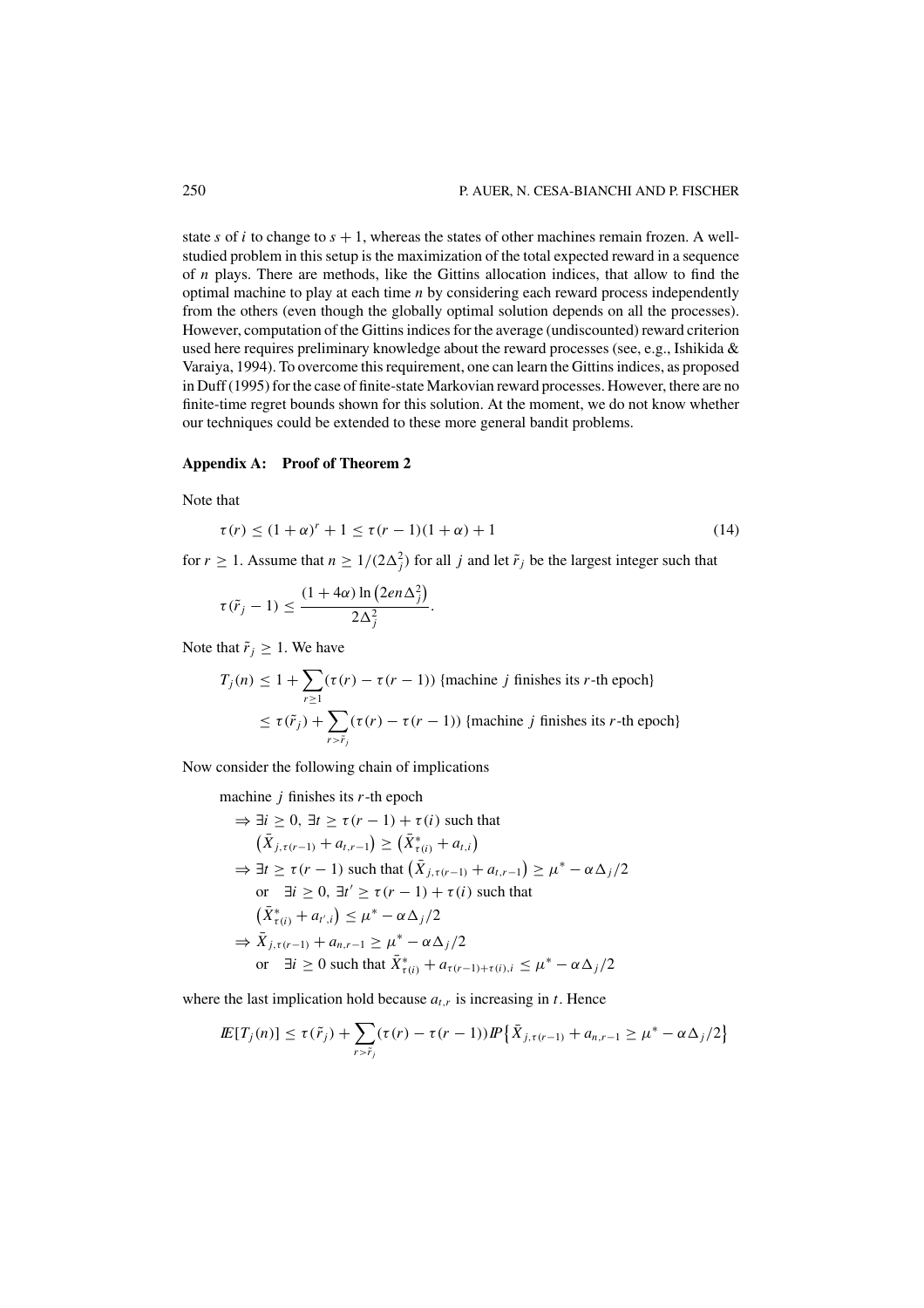+ 
$$
\sum_{r > \tilde{r}_j} \sum_{i \ge 0} (\tau(r) - \tau(r - 1))
$$
  
+ 
$$
I\!\!P \big\{ \bar{X}_{\tau(i)}^* + a_{\tau(r-1) + \tau(i), i} \le \mu^* - \alpha \Delta_j / 2 \big\}.
$$
 (15)

The assumption  $n \ge 1/(2\Delta_j^2)$  implies  $\ln(2en\Delta_j^2) \ge 1$ . Therefore, for  $r > \tilde{r}_j$ , we have

$$
\tau(r-1) > \frac{(1+4\alpha)\ln(2en\Delta_j^2)}{2\Delta_j^2}
$$
\n(16)

and

$$
a_{n,r-1} = \sqrt{\frac{(1+\alpha)\ln(en/\tau(r-1))}{2\tau(r-1)}}
$$
  
\n
$$
\leq \Delta_j \sqrt{\frac{(1+\alpha)\ln(en/\tau(r-1))}{(1+4\alpha)\ln(2en\Delta_j^2)}}
$$
 using (16) above  
\n
$$
\leq \Delta_j \sqrt{\frac{(1+\alpha)\ln(2en\Delta_j^2)}{(1+4\alpha)\ln(2en\Delta_j^2)}}
$$
  
\nusing  $\tau(r-1) > 1/2\Delta_j^2$  derived from (16)  
\n
$$
\leq \Delta_j \sqrt{\frac{1+\alpha}{1+4\alpha}}.
$$
 (17)

We start by bounding the first sum in (15). Using (17) and Fact 1 (Chernoff-Hoeffding bound) we get

$$
I\!\!P \left\{ \bar{X}_{j,\tau(r-1)} + a_{n,r-1} \ge \mu^* - \alpha \Delta_j/2 \right\}
$$
  
=  $I\!\!P \left\{ \bar{X}_{j,\tau(r-1)} + a_{n,r-1} \ge \mu_j + \Delta_j - \alpha \Delta_j/2 \right\}$   
 $\le \exp \left\{ -2\tau (r-1) \Delta_j^2 \left( 1 - \alpha/2 - \sqrt{(1+\alpha)/(1+4\alpha)} \right)^2 \right\}$   
 $\le \exp \left\{ -2\tau (r-1) \Delta_j^2 (1-\alpha/2 - (1-\alpha))^2 \right\}$   
=  $\exp \left\{ -\tau (r-1) \Delta_j^2 \alpha^2 / 2 \right\}$ 

for  $\alpha$  < 1/10. Now let  $g(x) = (x - 1)/(1 + \alpha)$ . By (14) we get  $g(x) \le \tau (r - 1)$  for  $\tau(r-1) \leq x \leq \tau(r)$  and  $r \geq 1$ . Hence

$$
\sum_{r > \tilde{r}_j} (\tau(r) - \tau(r-1)) \cdot P\left\{ \bar{X}_{j, \tau(r-1)} + a_{n, r-1} \ge \mu^* - \alpha \Delta_j / 2 \right\}
$$
\n
$$
\le \sum_{r > \tilde{r}_j} (\tau(r) - \tau(r-1)) \exp\left\{ -\tau(r-1) \Delta_j^2 \alpha^2 \right\}
$$
\n
$$
\le \int_0^\infty e^{-cg(x)} dx
$$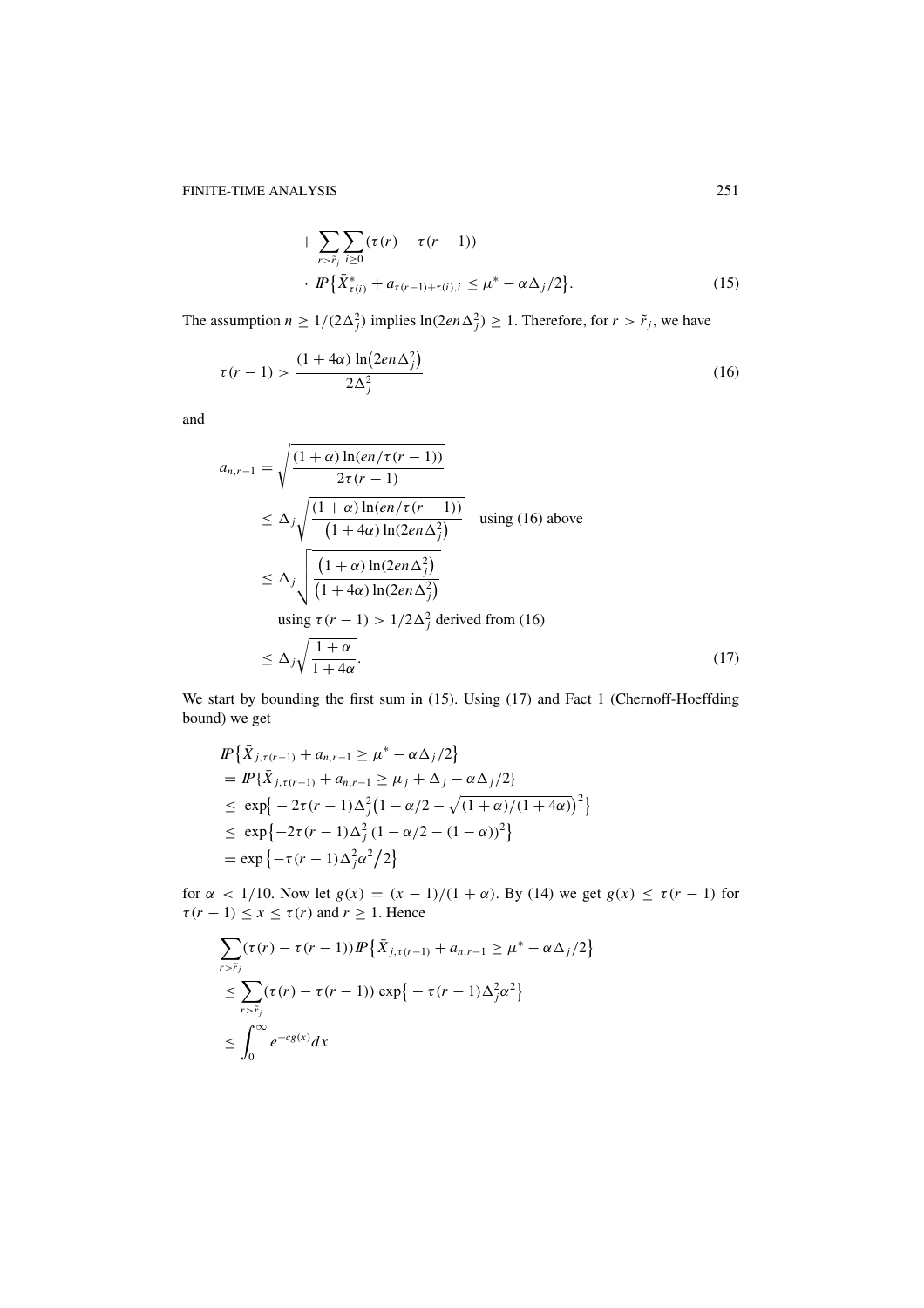where  $c = (\Delta_j \alpha)^2 < 1$ . Further manipulation yields

$$
\int_0^\infty \exp\left\{-\frac{c}{1+\alpha}(x-1)\right\} dx = e^{c/(1+\alpha)}\frac{1+\alpha}{c} \le \frac{(1+\alpha)e}{(\Delta_j\alpha)^2}.
$$

We continue by bounding the second sum in (15). Using once more Fact 1, we get

$$
\sum_{r > \tilde{r}_j} \sum_{i \geq 0} (\tau(r) - \tau(r - 1)) P\left\{ \bar{X}_{\tau(i)}^* + a_{\tau(r-1) + \tau(i), i} \leq \mu^* - \alpha \Delta_j/2 \right\}
$$
\n
$$
\leq \sum_{i \geq 0} \sum_{r > \tilde{r}_j} (\tau(r) - \tau(r - 1))
$$
\n
$$
\cdot \exp \left\{ - \tau(i) \frac{(\alpha \Delta_j)^2}{2} - (1 + \alpha) \ln \left( e \frac{\tau(r - 1) + \tau(i)}{\tau(i)} \right) \right\}
$$
\n
$$
\leq \sum_{i \geq 0} \exp\{-\tau(i) (\alpha \Delta_j)^2/2 \}
$$
\n
$$
\cdot \left[ \sum_{r > \tilde{r}_j} (\tau(r) - \tau(r - 1)) \exp \left\{ - (1 + \alpha) \ln \left( 1 + \frac{\tau(r - 1)}{\tau(i)} \right) \right\} \right]
$$
\n
$$
= \sum_{i \geq 0} \exp\{-\tau(i) (\alpha \Delta_j)^2/2 \}
$$
\n
$$
\cdot \left[ \sum_{r > \tilde{r}_j} (\tau(r) - \tau(r - 1)) \left( 1 + \frac{\tau(r - 1)}{\tau(i)} \right)^{-(1 + \alpha)} \right]
$$
\n
$$
\leq \sum_{i \geq 0} \exp\{-\tau(i) (\alpha \Delta_j)^2/2 \} \left[ \int_0^\infty \left( 1 + \frac{x - 1}{(1 + \alpha) \tau(i)} \right)^{-(1 + \alpha)} dx \right]
$$
\n
$$
= \sum_{i \geq 0} \tau(i) \exp\{-\tau(i) (\alpha \Delta_j)^2/2 \} \left[ \frac{1 + \alpha}{\alpha} \left( 1 - \frac{1}{(1 + \alpha) \tau(i)} \right)^{-\alpha} \right]
$$
\n
$$
\leq \sum_{i \geq 0} \tau(i) \exp\{-\tau(i) (\alpha \Delta_j)^2/2 \} \left[ \frac{1 + \alpha}{\alpha} \left( \frac{\alpha}{1 + \alpha} \right)^{-\alpha} \right] \text{ as } \tau(i) \geq 1
$$
\n
$$
= \left( \frac{1 + \alpha}{\alpha} \right)^{1 + \alpha} \sum_{i \geq 0} \tau(i) \exp\{-\tau
$$

Now, as  $(1 + \alpha)^{x-1} \le \tau(i) \le (1 + \alpha)^x + 1$  for  $i \le x \le i + 1$ , we can bound the series in the last formula above with an integral

$$
\sum_{i\geq 0} \tau(i) \exp\{-\tau(i)(\alpha \Delta_j)^2/2\}
$$
  
\n
$$
\leq 1 + \int_1^\infty ((1+\alpha)^x + 1) \exp\{-(1+\alpha)^{x-1}(\alpha \Delta_j)^2/2\} dx
$$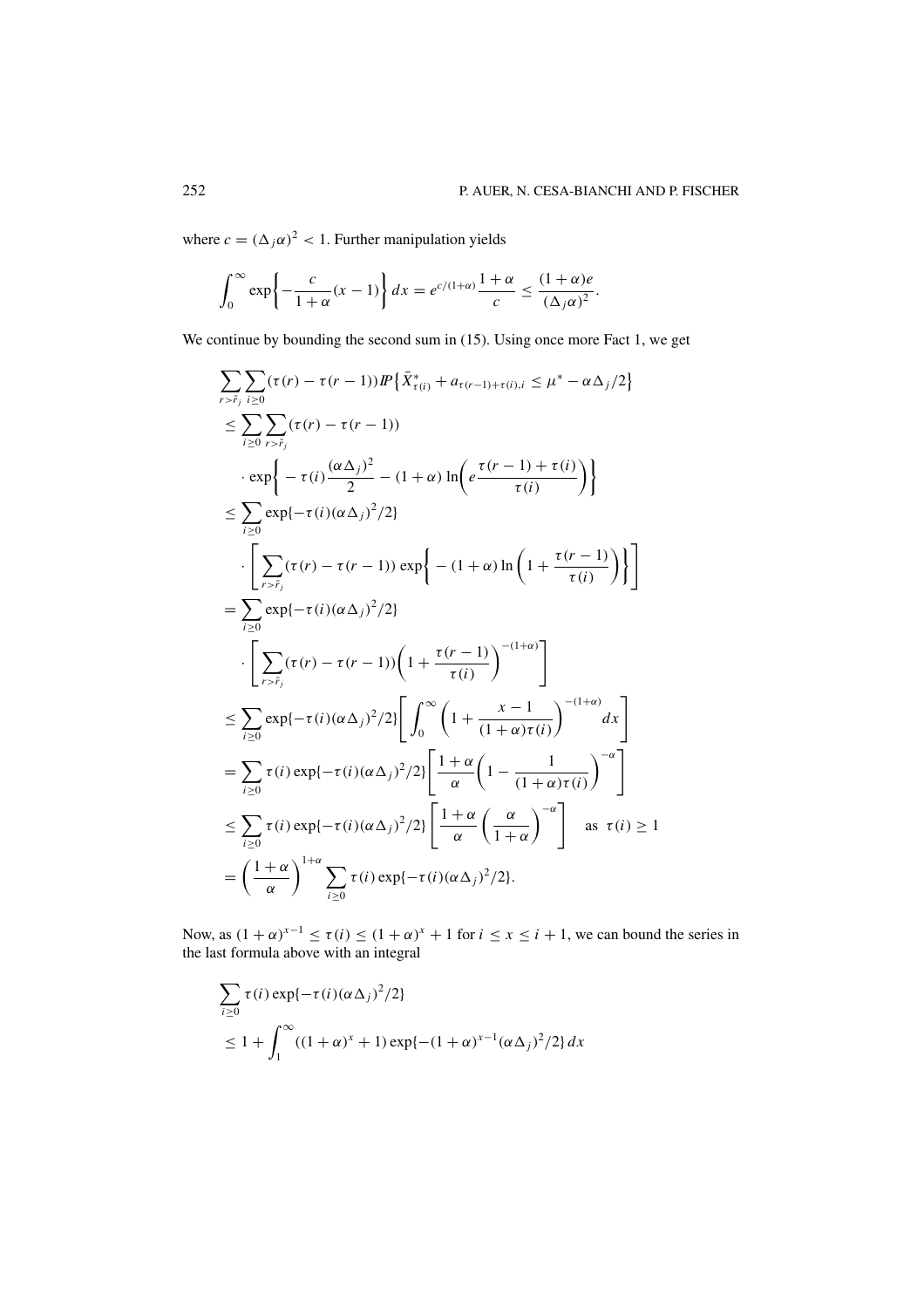$$
\leq 1 + \int_1^{\infty} \frac{z+1}{z \ln(1+\alpha)} \exp\left\{-\frac{z(\alpha \Delta_j)^2}{2(1+\alpha)}\right\} dz
$$
  
by change of variable  $z = (1+\alpha)^x$   

$$
= 1 + \frac{1}{\ln(1+\alpha)} \left[\frac{e^{-\lambda}}{\lambda} + \int_{\lambda}^{\infty} \frac{e^{-x}}{x} dx\right]
$$

where we set

$$
\lambda = \frac{(\alpha \Delta_j)^2}{2(1+\alpha)}.
$$

As  $0 < \alpha$ ,  $\Delta_j < 1$ , we have  $0 < \lambda < 1/4$ . To upper bound the bracketed formula above, consider the function

$$
F(\lambda) = e^{-\lambda} + \lambda \int_{\lambda}^{\infty} \frac{e^{-x}}{x} dx
$$

with derivatives

$$
F'(\lambda) = \int_{\lambda}^{\infty} \frac{e^{-x}}{x} dx - 2e^{-\lambda} \qquad F''(\lambda) = 2\lambda e^{-\lambda} - \int_{\lambda}^{\infty} \frac{e^{-x}}{x} dx.
$$

In the interval (0, 1/4), *F'* is seen to have a zero at  $\lambda = 0.0108...$  As  $F''(\lambda) < 0$  in the same interval, this is the unique maximum of *F*, and we find  $F(0.0108...)$  < 11/10. So we have

$$
\frac{e^{-\lambda}}{\lambda} + \int_{\lambda}^{\infty} \frac{e^{-x}}{x} dx < \frac{11}{10\lambda} = \frac{11(1+\alpha)}{5(\alpha \Delta_j)^2}
$$

Piecing everything together, and using (14) to upper bound  $\tau(\tilde{r}_j)$ , we find that

$$
I\!\!E[T_j(n)] \le \tau(\tilde{r}_j) + \frac{(1+\alpha)e}{(\Delta_j \alpha)^2} + \left(\frac{1+\alpha}{\alpha}\right)^{1+\alpha} \left[1 + \frac{11(1+\alpha)}{5(\alpha \Delta_j)^2 \ln(1+\alpha)}\right]
$$
  

$$
\le \frac{(1+\alpha)(1+4\alpha) \ln(2e n \Delta_j^2)}{2\Delta_j^2} + \frac{c_\alpha}{\Delta_j^2}
$$

where

$$
c_{\alpha} = 1 + \frac{(1+\alpha)e}{\alpha^2} + \left(\frac{1+\alpha}{\alpha}\right)^{1+\alpha} \left[1 + \frac{11(1+\alpha)}{5\alpha^2 \ln(1+\alpha)}\right].
$$
 (18)

This concludes the proof.  $\Box$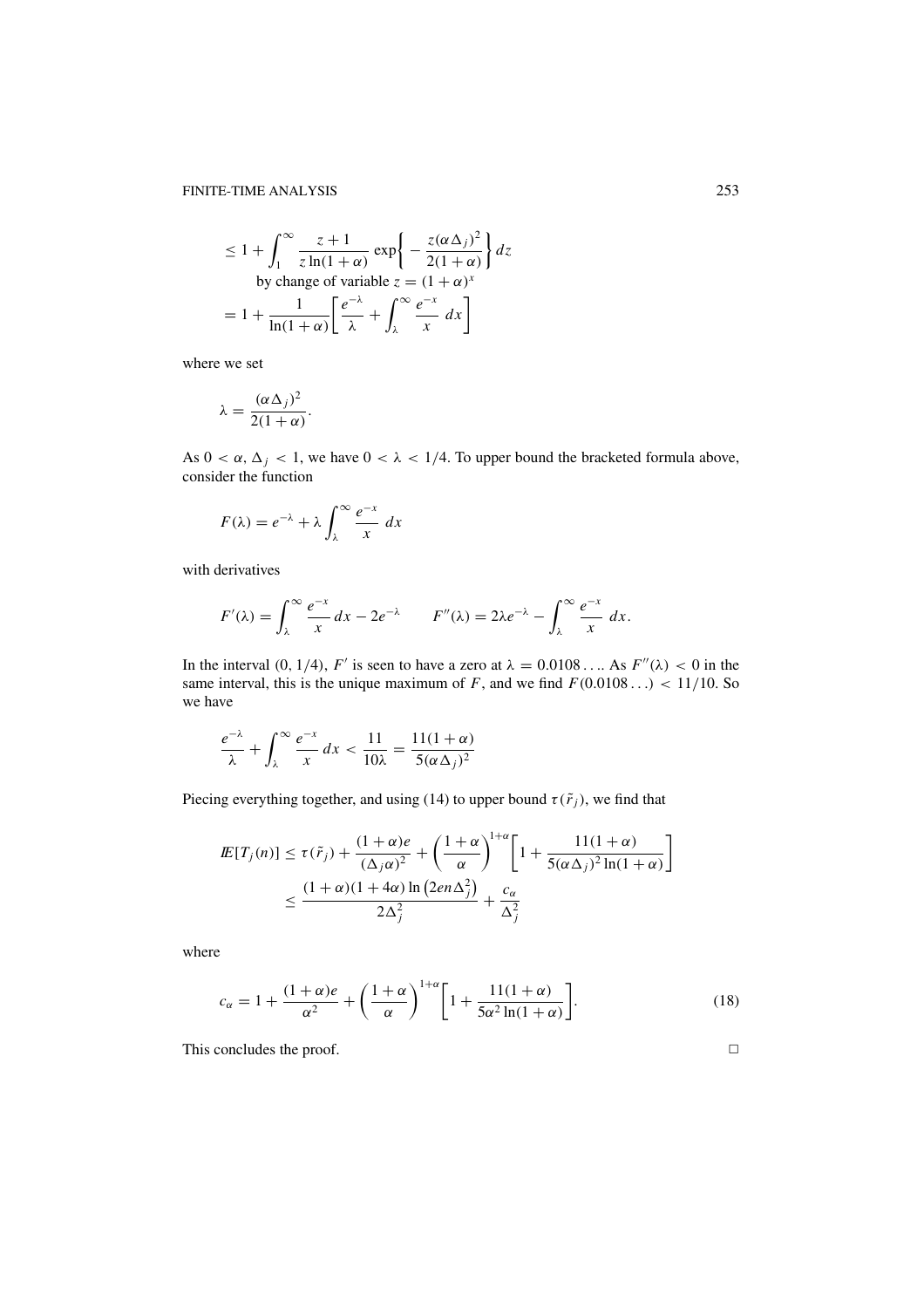# **Appendix B: Proof of Theorem 4**

The proof goes very much along the same lines as the proof of Theorem 1. It is based on the two following conjectures which we only verified numerically.

*Conjecture 1.* Let *X* be a Student random variable with *s* degrees of freedom. Then, for all  $0 \le a \le \sqrt{2(s+1)}$ ,

$$
I\!\!P\{X \ge a\} \le e^{-a^2/4}.
$$

*Conjecture 2.* Let *X* be a  $\chi^2$  random variable with *s* degrees of freedom. Then

$$
I\!\!P\{X \ge 4s\} \le e^{-(s+1)/2}.
$$

We now proceed with the proof of Theorem 4. Let

$$
Q_{i,n} = \sum_{t=1}^{n} X_{i,t}^{2}.
$$

Fix a machine *i* and, for any *s* and *t*, set

$$
c_{t,s} = \sqrt{16 \cdot \frac{Q_{i,s} - s\bar{X}_{i,s}^2}{s-1} \cdot \frac{\ln t}{s}}
$$

Let  $c_{t,s}^*$  be the corresponding quantity for the optimal machine. To upper bound  $T_i(n)$ , we proceed exactly as in the first part of the proof of Theorem 1 obtaining, for any positive integer  $\ell$ ,

$$
T_i(n) \leq \ell + \sum_{t=1}^{\infty} \sum_{s=1}^{t-1} \sum_{s_i=\ell}^{t-1} \left[ \{\bar{X}_s^* \leq \mu^* - c_{t,s}^* \} + \{\bar{X}_{i,s_i} \geq \mu_i + c_{t,s_i} \} + \{\mu^* < \mu_i + 2c_{t,s_i} \} \right].
$$

The random variable  $(\bar{X}_{i,s_i} - \mu_i)/\sqrt{(Q_{i,s_i} - s_i \bar{X}_{i,s_i}^2)/(s_i(s_i-1))}$  has a Student distribution with  $s_i - 1$  degrees of freedom (see, e.g., Wilks, 1962, 8.4.3 page 211). Therefore, using with  $s_i - 1$  degrees of freedom (see, e.g., Wilks, 196<br>Conjecture 1 with  $s = s_i - 1$  and  $a = 4\sqrt{\ln t}$ , we get

$$
I\!\!P\left\{\bar{X}_{i,s_i} \geq \mu_i + c_{t,s_i}\right\} = I\!\!P\left\{\frac{\bar{X}_{i,s_i} - \mu_i}{\sqrt{(Q_{i,s_i} - s_i\bar{X}_{i,s_i}^2)/(s_i(s_i-1))}} \geq 4\sqrt{\ln t}\right\} \leq t^{-4}
$$

for all  $s_i \geq 8 \ln t$ . The probability of  $\bar{X}_s^* \leq \mu^* - c_{t,s}^*$  is bounded analogously. Finally, since  $(Q_{i,s_i} - s_i \overline{X}_{i,s_i}^2)/\sigma_i^2$  is  $\chi^2$ -distributed with  $s_i - 1$  degrees of freedom (see, e.g., Wilks, 1962,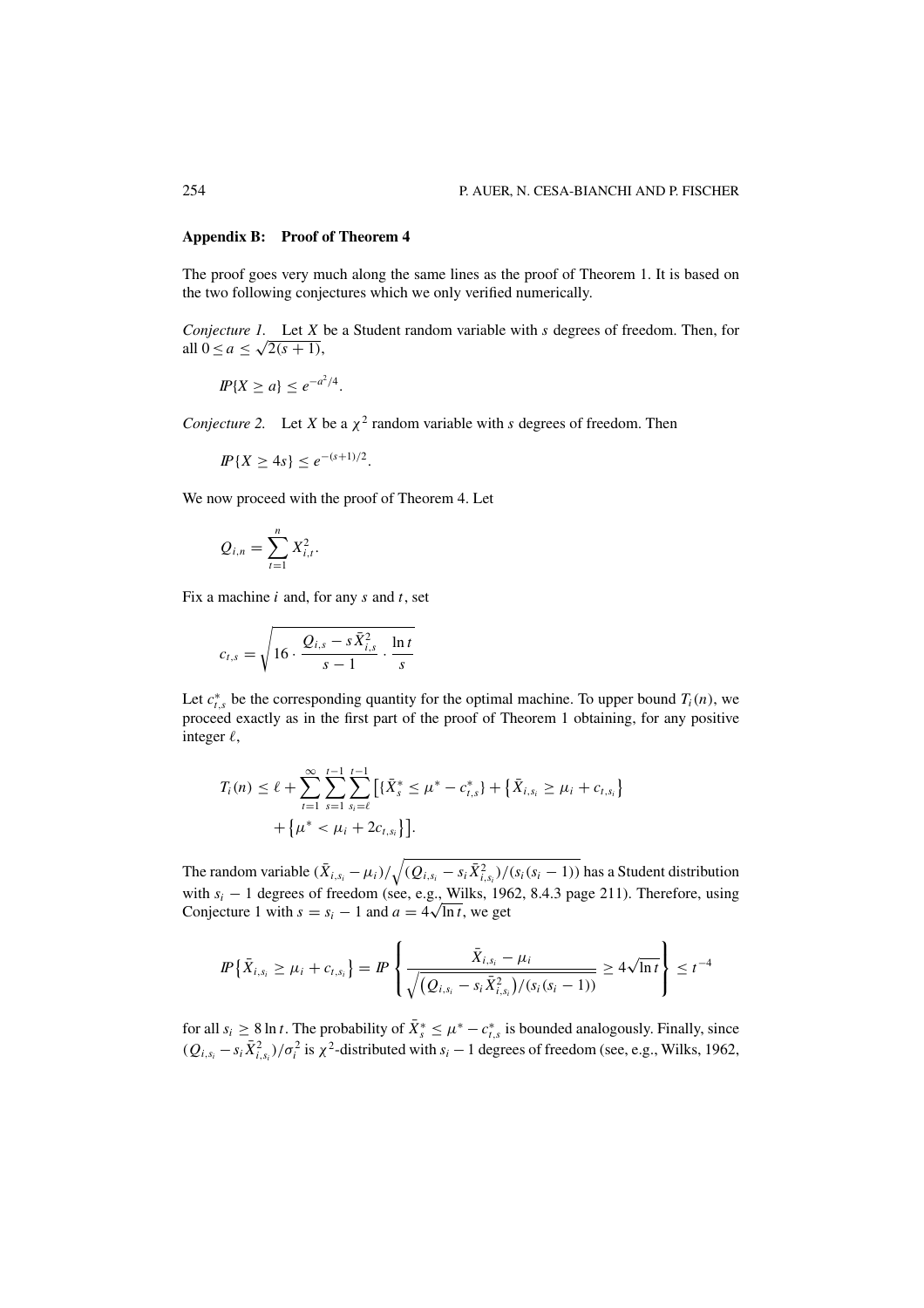8.4.1 page 208). Therefore, using Conjecture 2 with  $s = s_i - 1$  and  $a = 4s$ , we get

$$
I\!\!P\{\mu^* < \mu_i + 2c_{t,s_i}\} = I\!\!P\left\{ \left( Q_{i,s_i} - s_i \bar{X}_{i,s_i}^2 \right) / \sigma_i^2 > (s_i - 1) \frac{\Delta_i^2}{\sigma_i^2} \frac{s_i}{64 \ln t} \right\}
$$
\n
$$
\leq I\!\!P\left\{ \left( Q_{i,s_i} - s_i \bar{X}_{i,s_i}^2 \right) / \sigma_i^2 > 4(s_i - 1) \right\}
$$
\n
$$
\leq e^{-s_i/2} \leq t^{-4}
$$

for

$$
s_i \geq \max\left\{256\frac{\sigma_i^2}{\Delta_i^2}, 8\right\} \ln t.
$$

Setting

$$
\ell = \left\lceil \max \left\{ 256 \frac{\sigma_i^2}{\Delta_i^2}, 8 \right\} \ln t \right\rceil
$$

completes the proof of the theorem.  $\Box$ 

# **Acknowledgments**

The support from ESPRIT Working Group EP 27150, Neural and Computational Learning II (NeuroCOLT II), is gratefully acknowledged.

## **Note**

1. Similar extensions of Lai and Robbins' results were also obtained by Yakowitz and Lowe (1991), and by Burnetas and Katehakis (1996).

#### **References**

Agrawal, R. (1995). Sample mean based index policies with *O*(log *n*) regret for the multi-armed bandit problem. *Advances in Applied Probability*, *27*, 1054–1078.

Berry, D., & Fristedt, B. (1985). *Bandit problems*. London: Chapman and Hall.

- Burnetas, A., & Katehakis, M. (1996). Optimal adaptive policies for sequential allocation problems. *Advances in Applied Mathematics*, *17:2*, 122–142.
- Duff, M. (1995). Q-learning for bandit problems. In *Proceedings of the 12th International Conference on Machine Learning* (pp. 209–217).
- Gittins, J. (1989). *Multi-armed bandit allocation indices*, Wiley-Interscience series in Systems and Optimization. New York: John Wiley and Sons.

Holland, J. (1992). *Adaptation in natural and artificial systems*. Cambridge: MIT Press/Bradford Books.

Ishikida, T., & Varaiya, P. (1994). Multi-armed bandit problem revisited. *Journal of Optimization Theory and Applications*, *83:1*, 113–154.

Lai, T., & Robbins, H. (1985). Asymptotically efficient adaptive allocation rules.*Advances in Applied Mathematics*, *6*, 4–22.

Pollard, D. (1984). *Convergence of stochastic processes*. Berlin: Springer.